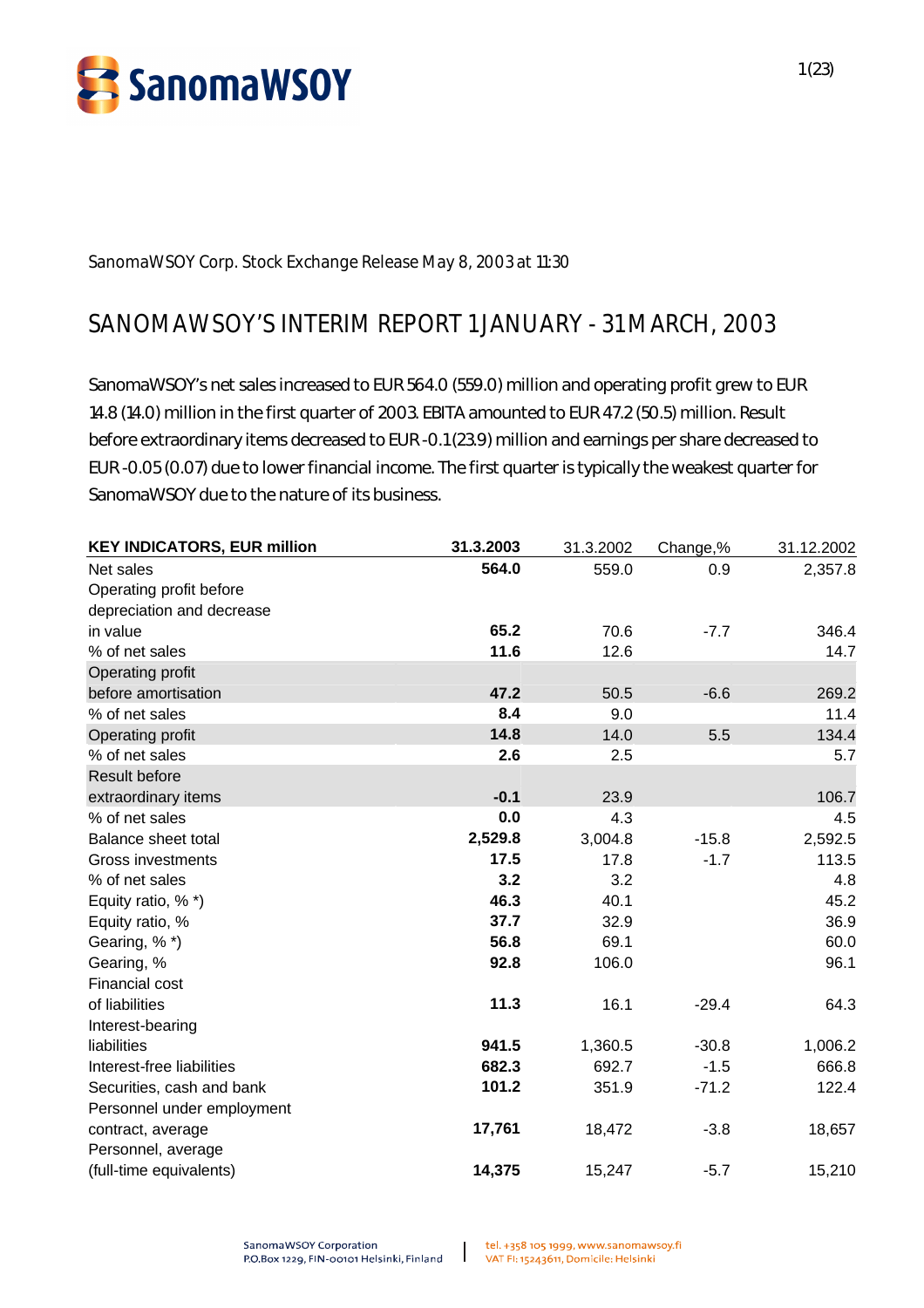

| Earnings/share, EUR   | $-0.05$ | 0.07    |         | 0.22    |
|-----------------------|---------|---------|---------|---------|
| Cash flow/share, EUR  | 0.50    | 0.53    | $-5.3$  | 1.33    |
| Equity/share, EUR     | 5.81    | 5.98    | $-2.8$  | 5.70    |
| Market capitalisation | 1.322.0 | 1.823.7 | $-27.5$ | 1,319.1 |

\*) Capital notes included in equity

## **Outlook for 2003**

The economy of the euro area will grow slowly in 2003. The Research Institute of the Finnish Economy forecast in March that GDP will grow in 2003 in the euro area by only one per cent and in Finland by 1.8%. Media advertising has grown during the first quarter of the year compared to last year, but is still on a sluggish trend.

SanomaWSOY's net sales are forecast to grow faster than GDP in Finland in 2003. The trend in newspaper, magazine and television advertising is crucial to this growth as they account for approximately a fifth of the Group's net sales. Operating profit will grow faster than net sales, due to operational streamlining and cost cutting.

#### **Net sales**

SanomaWSOY's net sales increased by about one per cent in the first quarter of 2003 and totalled EUR 564.0 (559.0) million. Growth was generated at SWelcom, Rautakirja and Sanoma. Sanoma Magazines' net sales decreased slightly, because the division's net sales did not include those of the BEAP Unit, a publisher of crossword puzzle magazines which was sold in April 2002. WSOY's net sales were on a par with the previous year's. The Group's advertising sales accounted for 20% (21%) of net sales.

#### **Result**

SanomaWSOY's operating profit improved more than net sales as a result of cost cutting and operational streamlining. Operating profit increased by 6% and totalled EUR 14.8 (14.0) million. The comparable operating result improved in all divisions, as in the first quarter of 2002 the Group's operating profit included some EUR 16 million gains on sales of assets. EBITA (operating profit before amortisation of goodwill, consolidated goodwill and immaterial rights) amounted to EUR 47.2 (50.5) million.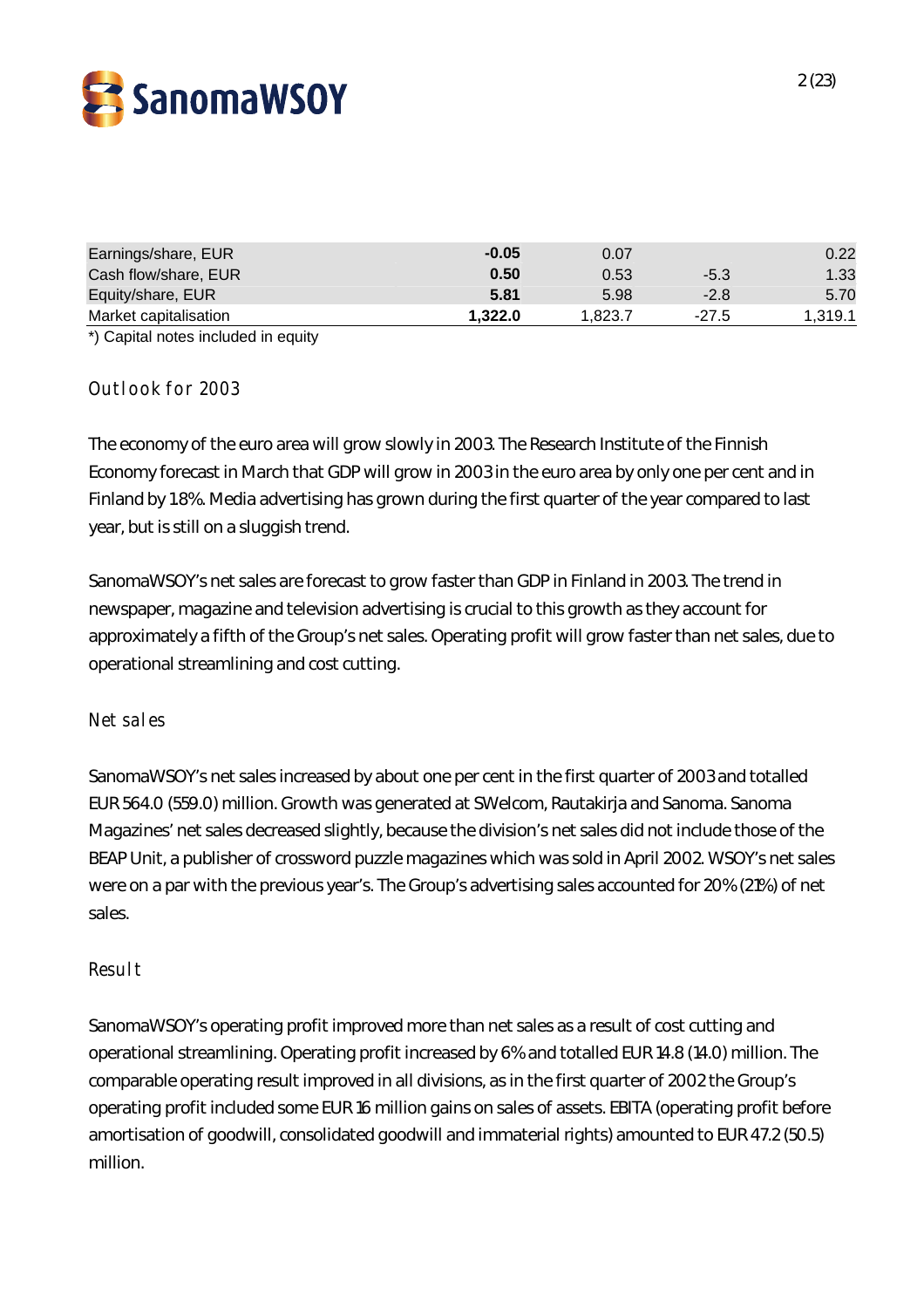

Result before extraordinary items decreased to EUR -0.1 (23.9) million and earnings per share decreased to EUR -0.05 (0.07) due to a downturn in financial income. Financial income decreased from the previous year, as there were no substantial gains on sales from realisation of the share portfolio this year. The Group's net financial items in the first quarter of 2003 amounted to EUR -14.9 (9.8) million. Financial income totalled EUR 4.7 (31.4) million and financial expenses amounted to EUR 19.6 (21.5) million. Financial expenses were comprised largely of interest expenses on interest-bearing liabilities, EUR 11.2 (17.0) million, and decreases in the value of securities, EUR 4.5 (2.3) million.

The Group's cash flow from operations was EUR 71.4 (72.7) million and cash flow per share EUR 0.50 (0.53).

**Balance sheet and financial position**

The consolidated balance sheet total decreased markedly compared to the previous year and was EUR 2,529.8 (3,004.8; 31.12.2002: 2,592.5) million at the end of March.

The Group's financial position continued to improve during the first quarter of the year and was good at the end of the financial period. The equity ratio, including capital notes, rose to 46.3% (40.1%; 31.12.2002: 45.2%). Capital notes have a positive impact of 8.6 percentage points on the equity ratio. Shareholders' equity excluding capital notes amounted to EUR 889.3 (826.8; 31.12.2002: 788.9) million. Interest-bearing liabilities declined and totalled, including capital notes, EUR 941.5 (1 360.5; 31.12.2002: 1 006.2) million. Net debt, including capital notes, was EUR 840.3 (1,008.6; 31.12.2002: 883.8) million.

The book value of securities and cash was EUR 101.2 (351.9) and their market value was also EUR 101.2 (388.0) million. The book value of investments in shares was EUR 34.6 (96.7) and their market value was also EUR 34.6 (132.0) million.

## **Investments**

SanomaWSOY continued to invest cautiously, EUR 17.5 (17.8) million. The biggest investor (EUR 6.6 million) was Rautakirja, whose largest project was the construction of a multiplex movie theatre opened in Vilnius. R&D expenditure recorded as expenses totalled EUR 1.7 (6.9) million.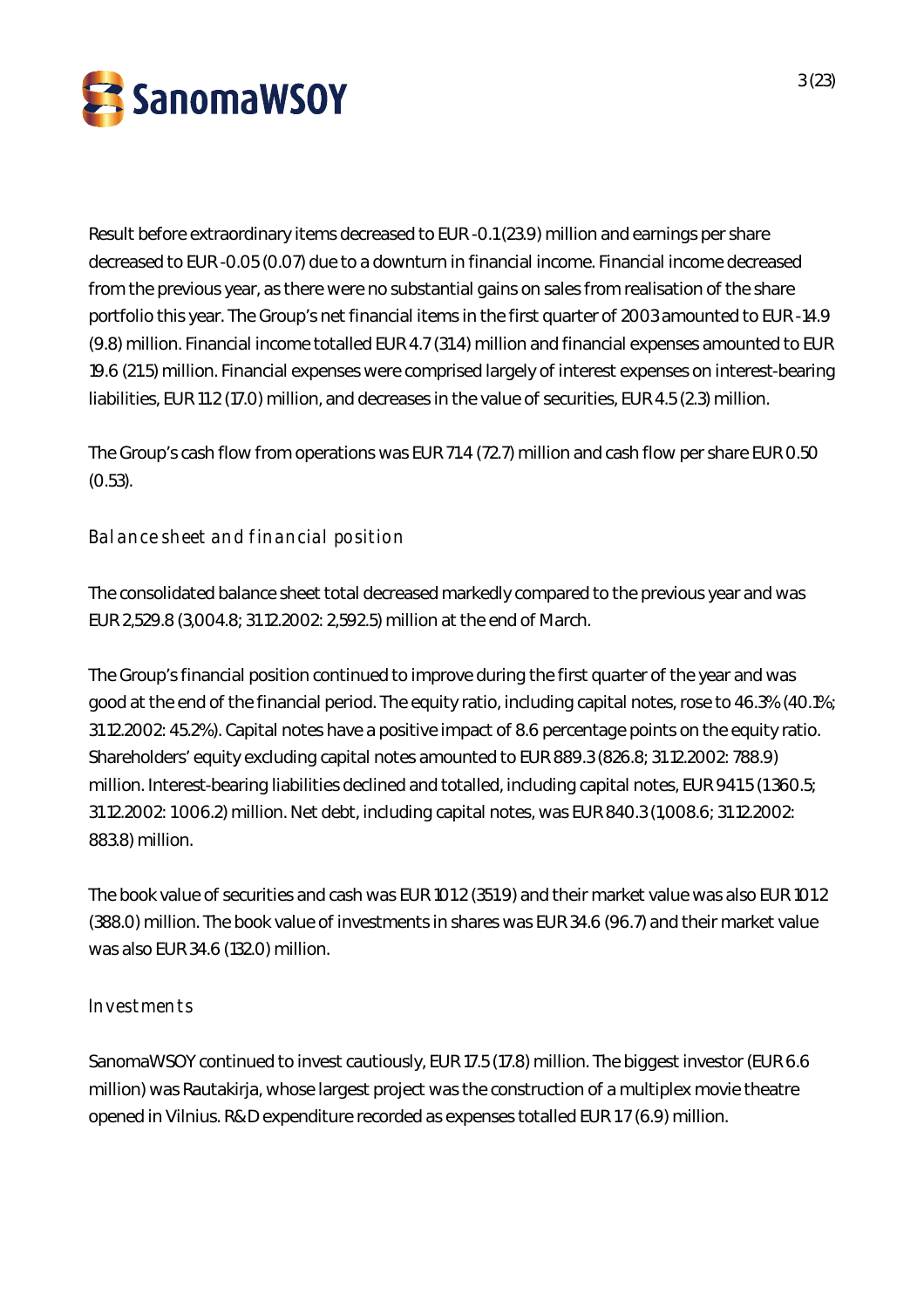

## **Market situation**

According to Gallup Adex, media advertising grew in Finland by 5% during the first quarter of the year in spite of slow economic growth. Media advertising, excluding advertising for the parliamentary election, increased by some 2%. Of the major media, television grew the most, with sales of advertising up by 6% from the previous year. Newspaper advertising also did well and grew by 5%. Newspaper advertising, excluding advertising for the parliamentary election, increased by one per cent. However, job advertising continued to decline sharply, by 13%.

Magazine advertising declined during the first quarter of the year in most of the countries where Sanoma Magazines operates, although it grew in many Eastern Central European countries. In Finland, magazine advertising declined by slightly over one per cent, although advertising in consumer magazines grew by one per cent and in customer magazines by 11%. Advertising in Finnish professional and association magazines decreased by 8%, however.

**The merger of Rautakirja**

Rautakirja, of which SanomaWSOY previously held 57%, was merged into SanomaWSOY on 1 March 2003.

Rautakirja shareholders received a merger consideration of 5.3 new SanomaWSOY Series B shares for each Rautakirja A- or B-share. In cases where the shareholders would have received a fraction of shares, they were paid a cash consideration in the form of a fraction of EUR 9.21, the imputed price of SanomaWSOY Series B share. At the time of the merger Rautakirja Oyj was de-listed by the Helsinki Exchanges and Rautakirja's business operations were incorporated into the new Rautakirja Oy, which continues activities on the existing basis.

The merger will enable full usage of the Group's resources in international expansion projects and simplify the ownership structure. It will give more flexibility for potential reorganisation of the business and the restructuring of the Group while enhancing efficiency in financing and capital planning.

In the merger, SanomaWSOY issued 33,550,850 new Series B shares. The effect of the merger on the company's share capital is described in greater detail in the section Shares.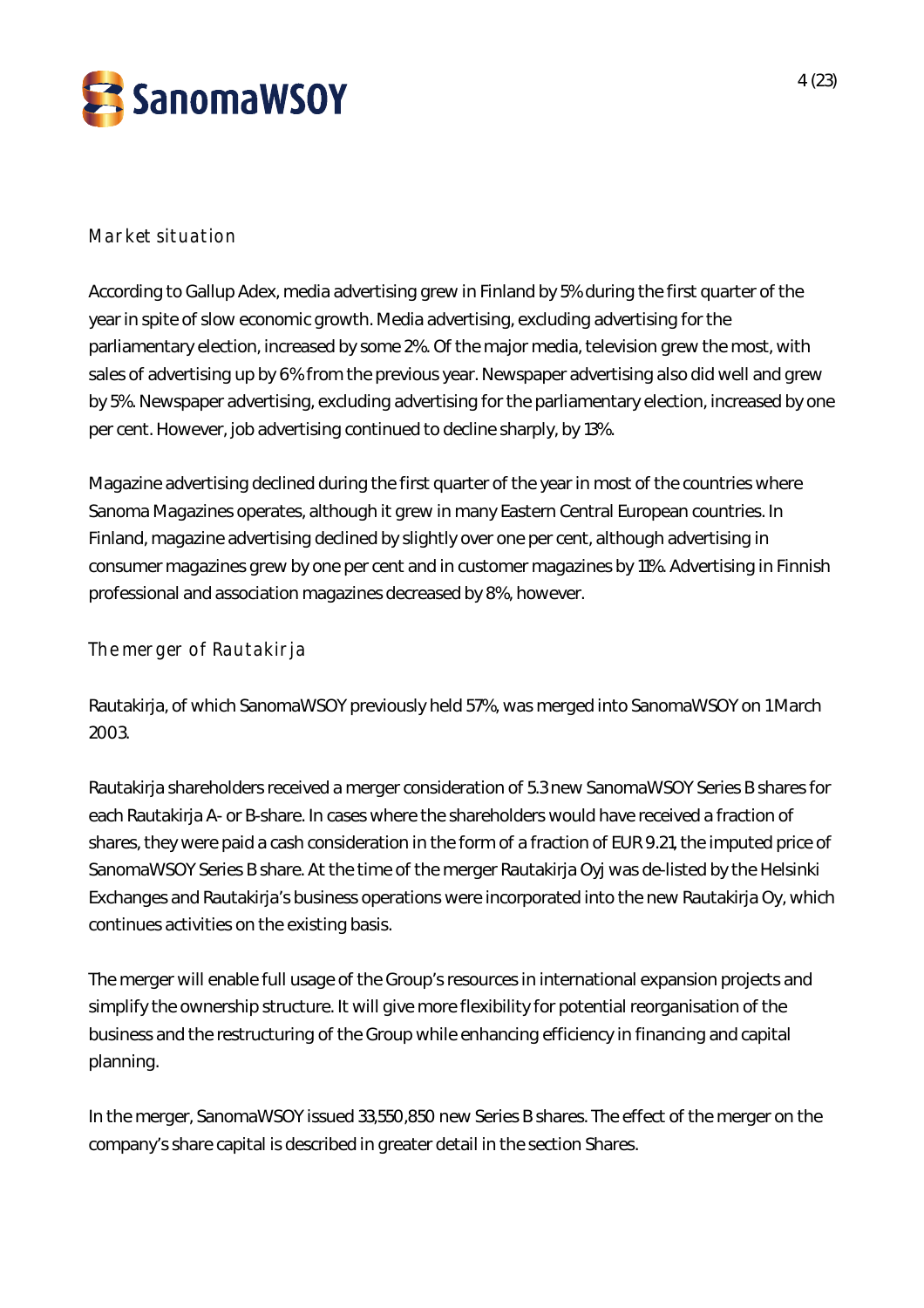

## **Corporate governance**

Eija Ailasmaa, who had been the President (acting) of Sanoma Magazines B.V. since August 2002, was appointed the President & CEO of the company as of the beginning of March. Ailasmaa has previously served as the President of Sanoma Magazines Finland and the Executive Vice President of Sanoma Magazines B.V.

The Annual General Meeting held after the end of the first quarter elected ten members to the company's new Board of Directors. The new members elected were Ms Sari Baldauf, President of Nokia Networks, Mr Seppo Kievari, President of Sanoma Corporation, and Mr Sakari Tamminen, President & CEO of Rautaruukki Corporation as of 1 January 2004. The members re-elected to the new Board were Mr Jaakko Rauramo (Chairman of the Board), Mr Paavo Hohti (Vice Chairman), with Mr Robert Castrén, Ms Jane Erkko, Mr Kyösti Järvinen, Mr Robin Langenskiöld, and Mr Hannu Syrjänen as ordinary members. Mr Aatos Erkko, Mr Esko Koivusalo, Ms Marjukka af Heurlin, and Ms Rafaela Seppälä resigned from the Board.

According to the Articles of Association, the term of office of the Board members is three years. To achieve circulation among the members of the Board, Mr Kyösti Järvinen, Mr Seppo Kievari and Mr Hannu Syrjänen have announced that they will vacate their seats at the AGM in spring 2004. Mr Paavo Hohti, Mr Robert Castrén, Ms Jane Erkko, and Mr Robin Langenskiöld will vacate their seats in spring 2005.

## **Dividend**

SanomaWSOY paid a dividend of EUR 0.40 per share for 2002. The date of record for the dividend payment was 4 April 2003 and the dividend was paid on 10 April 2003.

## **Shares**

In connection with the merger of Rautakirja, SanomaWSOY issued a total of 33,550,850 new Series B shares, of which SanomaWSOY's subsidiaries Sanoma Corporation and Werner Söderström Corporation received as merger consideration a total of 18,773,018 Series B shares. SanomaWSOY's AGM decided to decrease the company's share capital by EUR 8,072,397.74 and to invalidate without consideration the shares which came into the possession of the above-mentioned subsidiaries in order to dismantle the intra-Group cross-ownership. The amount of EUR 8,072,397.74 equalling the aggregate book counter-value of the invalidated shares was transferred to the premium fund, and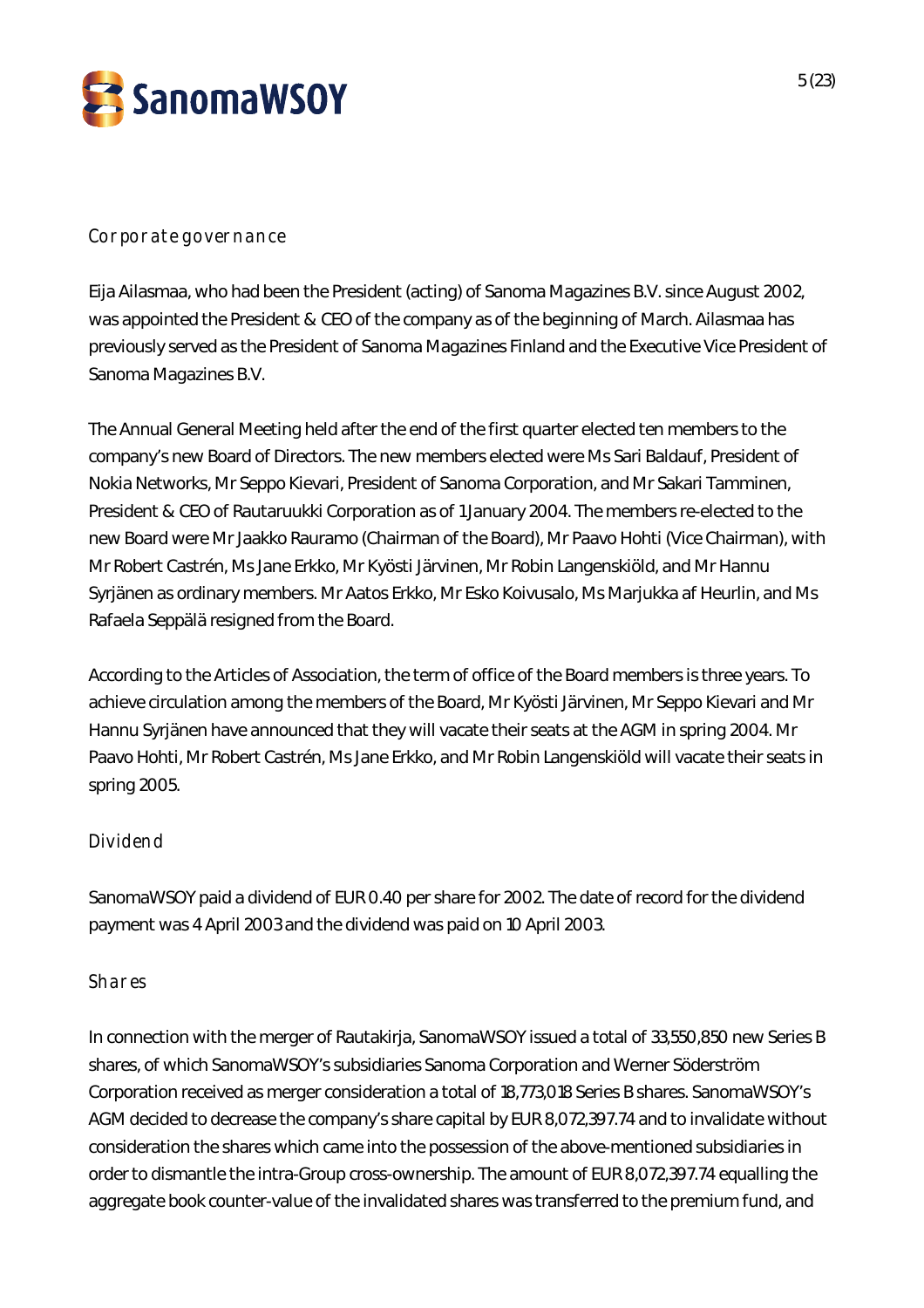

the decrease has thus no impact on the restricted equity of the company. The decrease in the share capital was entered into the Finnish Trade Register on 30 April 2003.

As a result of the invalidation, the share capital of SanomaWSOY Corporation decreased from EUR 77,001,151.78 to EUR 68,928,754.04, and the number of Series B shares was reduced from 155,851,954 to 137,078,936. The number of Series A shares remains at 23,220,492. After the invalidation, SanomaWSOY holds 7,187,276 of its own Series B shares through its subsidiary Tiikerijakelu Oy, equivalent to 4.48% of shares and 1.19% of voting rights.

If all the capital notes issued by SanomaWSOY in 2001 were converted into shares and if SanomaWSOY's 2001A and 2001B warrants were subscribed, the number of SanomaWSOY's Series B shares would rise to 151,384,246. The number of Series A shares will not change in this event. None of the convertible capital notes issued in 2001, the conversion period of which began on 2 January 2002, had been converted into shares by the end of the review period. The imputed conversion price of a share is EUR 15.91. The subscription period for 2001A warrants will begin on 1.11.2004 and end on 30.11.2007, and the period for 2001B warrants will begin on 1.11.2005 and end on 30.11.2008. After the dividend payment on April 2003, the imputed share price of 2001A warrants was EUR 11.83 and that of 2001B warrants was EUR 11.10.

In the first quarter of 2003, SanomaWSOY's Series A shares were traded at an average price of EUR 10.07, with a low of EUR 9.00 and a high of EUR 10.98. Series B shares were traded at an average price of EUR 8.38, with a low of EUR 7.70 and a high of 9.61. The turnover of shares totalled EUR 26.9 (35.6) million. Most of the shares traded were Series B, of which roughly 3.2 million shares were traded.

## **Authorisations of the Board of Directors**

The AGM held on 1 April 2003 authorised the Board to decide, within one year of the AGM, on an increase of share capital by one or more rights issues, issuance of one or more convertible bond loans and/or option rights so that the new shares subscribed under the rights issue and/or converted against the convertible bonds, and/or the new shares subscribed under the option rights, shall be of Series B, and that their aggregate number may not exceed 29,104,319 shares and the total increase of share capital may not exceed EUR 12,514,857.17.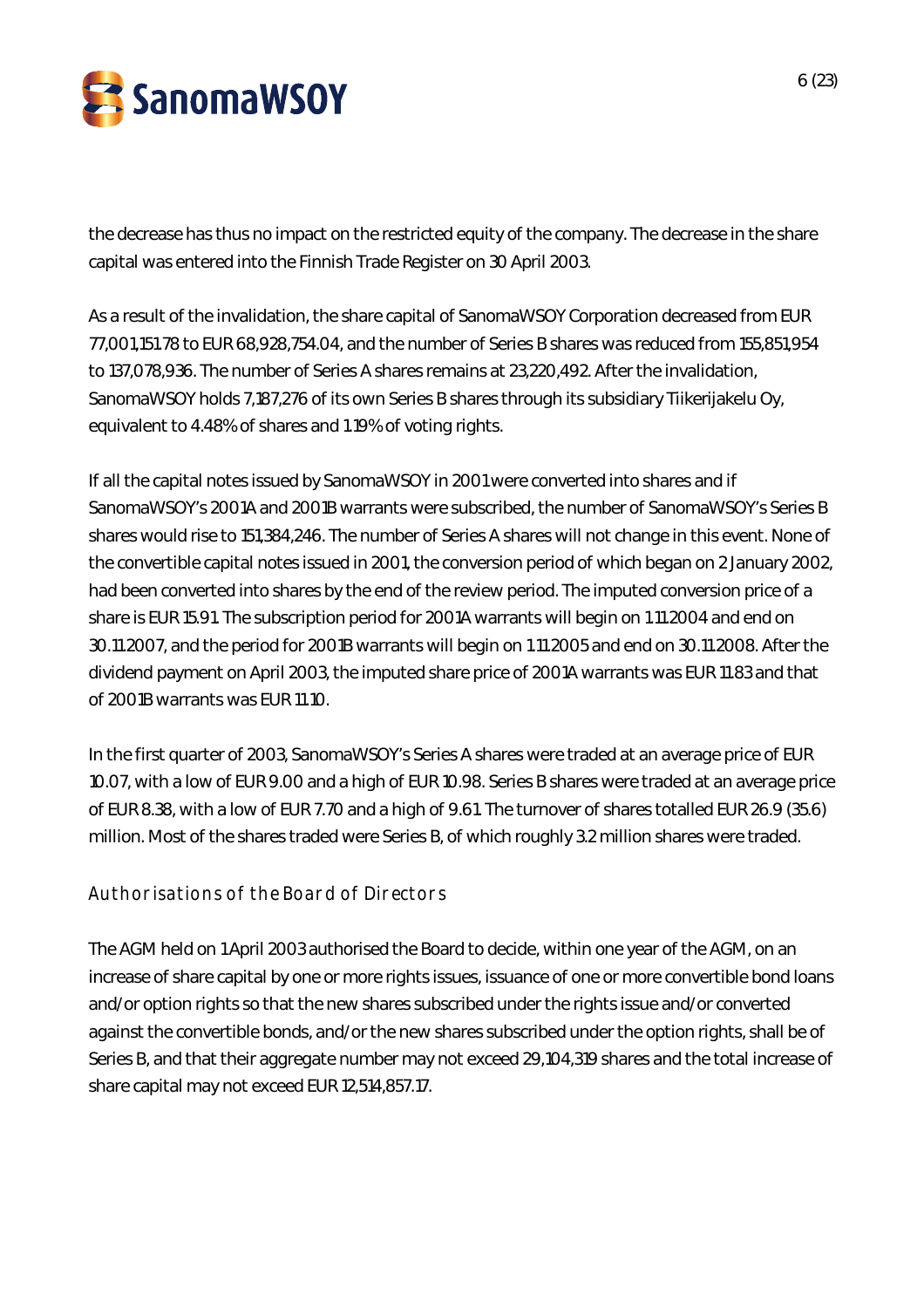

## SANOMA MAGAZINES

Magazine publishing and press distribution. Sanoma Magazines is Europe's fifth-biggest magazine publisher. The division publishes some 220 titles and operates in nine different counties: the Netherlands, Belgium, Finland, Sweden, Hungary, the Czech Republic, Croatia, Romania and Slovakia. Aldipress is the biggest magazine distributor in the Netherlands.

| <b>KEY INDICATORS, EUR million</b> | 31.3.2003 | 31.3.2002 | Change,% | 31.12.2002 |
|------------------------------------|-----------|-----------|----------|------------|
| Net sales                          | 232.3     | 236.2     | $-1.7$   | 1,008.1    |
| Operating profit before            |           |           |          |            |
| amortisation                       | 26.5      | 32.4      | $-18.1$  | 147.7      |
| % of net sales                     | 11.4      | 13.7      |          | 14.6       |
| Operating profit                   | 5.9       | 7.7       | $-24.2$  | 58.2       |
| % of net sales                     | 2.5       | 3.3       |          | 5.8        |
| Operating profit excl.             |           |           |          |            |
| associated companies               | 2.5       | 4.3       | $-42.0$  | 42.4       |
| % of net sales                     | 1.1       | 1.8       |          | 4.2        |
| Balance sheet total                | 1,649.9   | 1,764.5   | $-6.5$   | 1,654.5    |
| Gross investments                  | 3.5       | 3.0       | 14.7     | 18.7       |
| Personnel under employment         |           |           |          |            |
| contract, average                  | 4,474     | 4,823     | $-7.2$   | 4,835      |
| Personnel, average                 |           |           |          |            |
| (full-time equivalents)            | 3,907     | 4,326     | $-9.7$   | 4,228      |

#### **OPERATIONAL INDICATORS, 1.1. - 31.3.**

|                       | 2003    | 2002*)  |
|-----------------------|---------|---------|
| Number of copies sold |         |         |
| (press distribution/  |         |         |
| Aldipress), thousands | 26,526  | 30,254  |
| Number of magazines   |         |         |
| published             | 218     | 244     |
| Magazine copies sold, |         |         |
| thousands             | 102,586 | 104,560 |
| Number of advertising |         |         |
| pages sold            | 9,357   | 9.706   |

\*) The comparative data for 2002 has been adjusted according to the present accounting principles

Sanoma Magazines' net sales amounted to EUR 232.3 (236.2) million in the first quarter of 2003. Net sales at Sanoma Uitgevers totalled EUR 110.3 (110.7) million. Net sales at Sanoma Magazines Finland increased to EUR 41.1 (40.3) million and net sales at Sanoma Magazines Belgium to EUR 36.5 (36.0) million. Sanoma Magazines International's net sales decreased to EUR 22.4 (25.0) million due to divestment of the British crossword publishing unit BEAP in April 2002. Net sales at Aldipress totalled EUR 48.6 (50.1) million.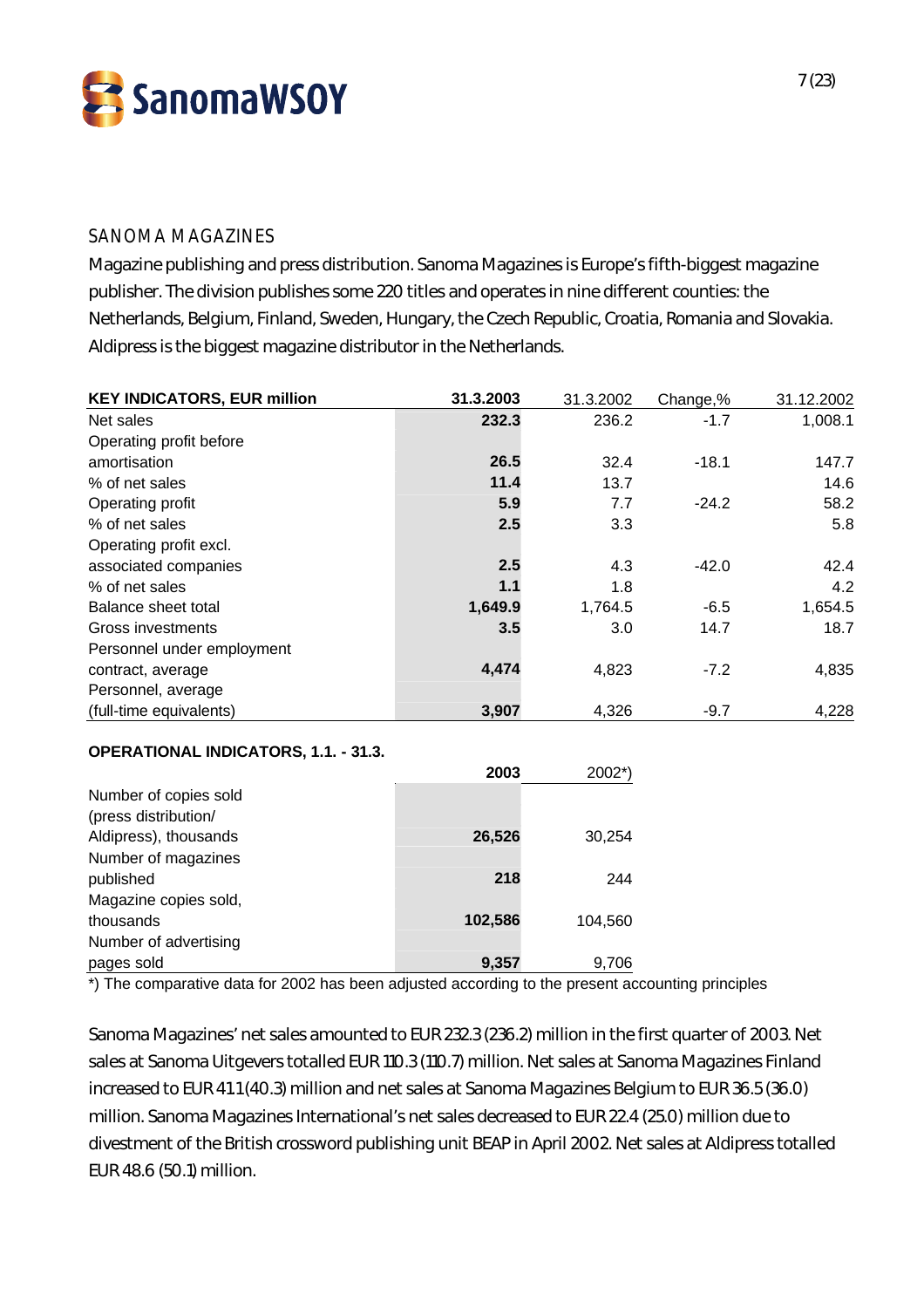

Sanoma Magazines' advertising sales decreased by 7% in the January - March period. Advertising sales decreased in several countries but grew in Finland and most of the Eastern Central European countries, and accounted for some 20% (21%) of Sanoma Magazines' total net sales for the first quarter.

Circulation sales developed better than advertising sales, and comparable circulation sales excluding the sales of BEAP went up by 3%. Circulation sales increased in the Netherlands, Finland, Hungary, the Czech Republic and Romania.

Sanoma Magazines' operating profit for the first quarter decreased to EUR 5.9 (7.7) million and EBITA amounted to EUR 26.5 (32.4) million. Comparable operating profit improved, however, and was contributed to by cost cutting programmes and lower paper prices. In 2002, the operating profit for the first quarter included the result of BEAP and gains on the sale of Sanoma Magazines Finland's business unit Blue Book in March.

During the first quarter Sanoma Magazines carried out two outstanding launches. The first local issue of National Geographic was launched in Hungary. In addition, the local version of Elle Decoration, an international decoration magazine, was launched in Croatia. Elle Decoration is Sanoma Magazines' fourth magazine in the country. Sanoma Magazines International acquired a 35% holding in Sanoma Magazines Zagreb and became the sole owner of the Croatian company.

Sanoma Magazines is estimated to achieve net sales of slightly above EUR one billion in 2003. Operating profit is expected to be about 6% of net sales.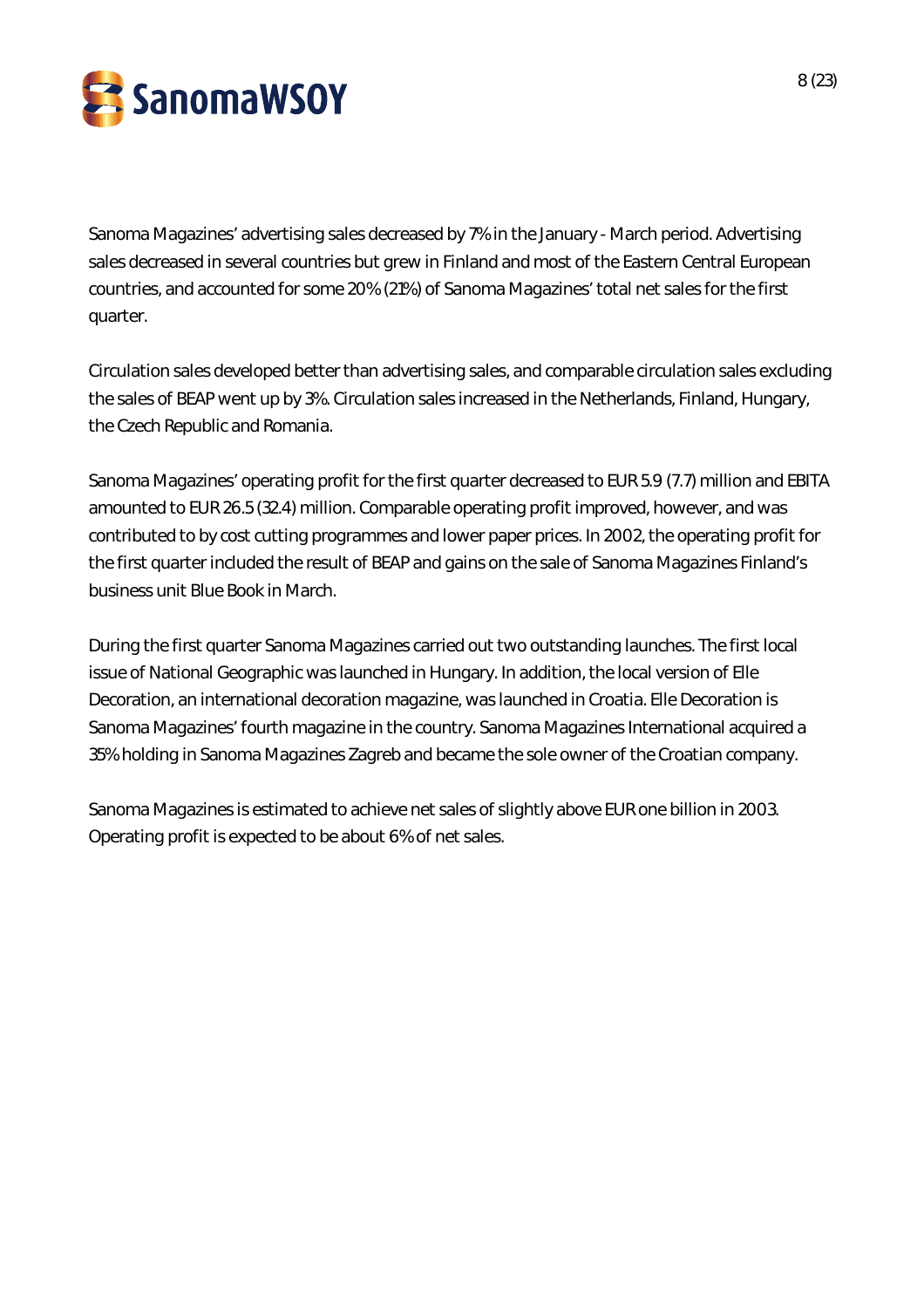

## SANOMA

Publishing and printing newspapers. Sanoma publishes and prints Finland's leading newspapers, Helsingin Sanomat and Ilta-Sanomat. Sanoma's newspaper titles also include the business daily Taloussanomat, regional and local papers in Southeast Finland, the free ad publications Keltainen Pörssi and Palsta, and the sports and sport betting weekly IS Veikkaaja.

| <b>KEY INDICATORS, EUR million</b> | 31.3.2003 | 31.3.2002 | Change,% | 31.12.2002 |
|------------------------------------|-----------|-----------|----------|------------|
| Net sales                          | 111.5     | 110.3     | 1.1      | 438.1      |
| Operating profit before            |           |           |          |            |
| amortisation                       | 12.5      | 9.6       | 29.6     | 49.0       |
| % of net sales                     | 11.2      | 8.7       |          | 11.2       |
| Operating profit                   | 10.7      | 7.9       | 36.6     | 41.9       |
| % of net sales                     | 9.6       | 7.1       |          | 9.6        |
| Operating profit excl.             |           |           |          |            |
| associated companies               | 9.5       | 6.6       | 43.0     | 36.2       |
| % of net sales                     | 8.5       | 6.0       |          | 8.3        |
| Balance sheet total                | 506.7     | 506.1     | 0.1      | 508.5      |
| Gross investments                  | 4.7       | 7.3       | $-36.1$  | 48.6       |
| Personnel under employment         |           |           |          |            |
| contract, average                  | 4,518     | 4,919     | $-8.1$   | 4,944      |
| Personnel, average                 |           |           |          |            |
| (full-time equivalents)            | 3,251     | 3,499     | $-7.1$   | 3,578      |

#### **OPERATIONAL INDICATORS, 1.1. - 31.3.**

|                          | 2003   | 2002    | 2001    |
|--------------------------|--------|---------|---------|
| <b>HELSINGIN SANOMAT</b> |        |         |         |
| Weekday circulation,     |        |         |         |
| copies *)                |        | 431,262 | 436,009 |
| Sunday circulation,      |        |         |         |
| copies *)                |        | 500,150 | 507,011 |
| Advertising volume       |        |         |         |
| (column metres)          | 10,950 | 10,386  |         |
| <b>ILTA-SANOMAT</b>      |        |         |         |
| Circulation, copies *)   |        | 204,820 | 218,829 |
| Advertising volume       |        |         |         |
| (column metres)          | 1,609  | 1,486   |         |
| <b>TALOUSSANOMAT</b>     |        |         |         |
| Circulation, copies *)   |        | 32,513  | 31,192  |
| Advertising volume       |        |         |         |
| (column metres)          | 486    | 719     |         |

\*) Audited circulation figures 1.1. - 31.12.

Sanoma's net sales amounted to EUR 111.5 (110.3) million in January - March. The greatest growth was in the IS Business Unit, which boosted its net sales to EUR 23.1 (22.1) million as a result of the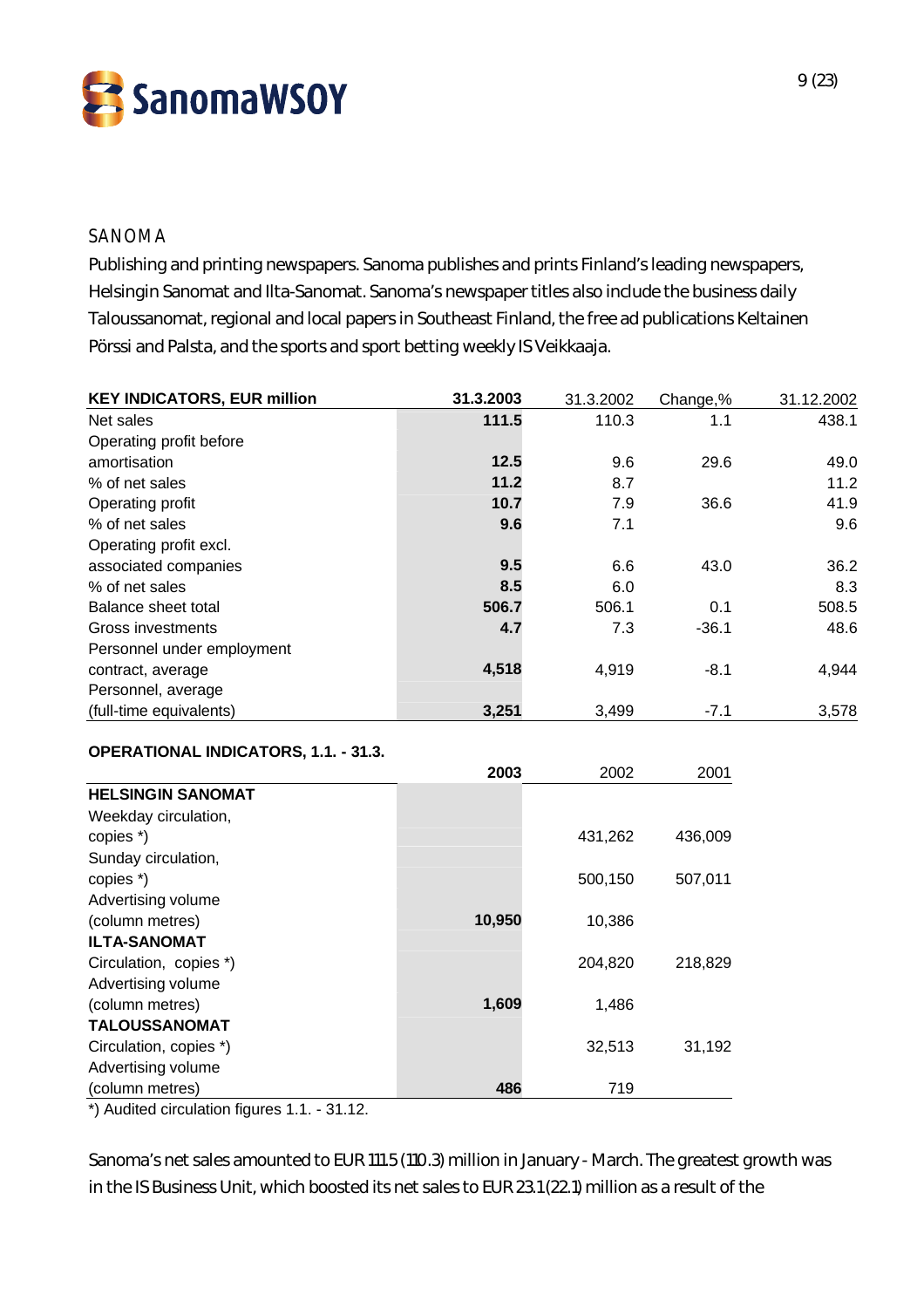

acquisition in 2002 of the IS Veikkaaja publication. Helsingin Sanomat's net sales were EUR 66.1 (65.7) million and those of Kymen Lehtimedia were EUR 12.7 (12.3) million.

Advertising sales increased by more than one per cent and accounted for 49% (49%) of Sanoma's net sales. Election advertisements boosted newspapers' advertising sales, but Helsingin Sanomat's job advertising continued to decline. The advertising sales of the IS Business Unit and Kymen Lehtimedia increased markedly, partly because of IS Veikkaaja and Kaupunkilehti Seiska, which was acquired in February 2002.

Circulation sales grew by 3%. Growth came mainly from a price increase. Taloussanomat increased its circulation by a clear margin from the previous year, but the circulations of other papers declined slightly. Exports of printed products continued to decline, and its proportion of Sanoma's net sales has fallen in recent years.

Sanoma's operating profit increased markedly and amounted to EUR 10.7 (7.9) million. This figure includes a EUR 1.0 (1.3) million share of the result of the associated company Rautakirja, which was in 2003 included in the operating profit only in January - February. Operating profit was improved by streamlining measures, savings, and a reduction in the cost of paper, and operating profit grew substantially for Helsingin Sanomat, the IS Business Unit and Kymen Lehtimedia. EBITA rose to EUR 12.5 (9.6) million.

After the review period, in April, Sanoma divested the operations of its distribution company Leijonajakelu Oy to Finland Post. As a result of the divestment, about 1,900 employees of Leijonajakelu will transfer to the service of Finland Post. Sanoma's intention is for the arrangement to secure high-quality and cost-efficient early-morning distribution also in the future. Leijonajakelu's net sales in 2002 totalled EUR 69.7 million, majority of which were internal sales of Sanoma. The transaction is subject to approval by the competition authorities.

The remainder of the year will continue to be marked by uncertainty over newspaper advertising, and there are no clear signs of a change in the economic cycle that would affect job advertising. Sanoma's net sales are forecast to grow slightly in 2003. Growth will be increased by IS Veikkaaja and others, but it will be decreased by the divestment of Leijonajakelu. Operating profit is forecast to improve more than net sales, due to long-range development measures. No share of Rautakirja's result will be included in Sanoma's operating profit as of the beginning of March.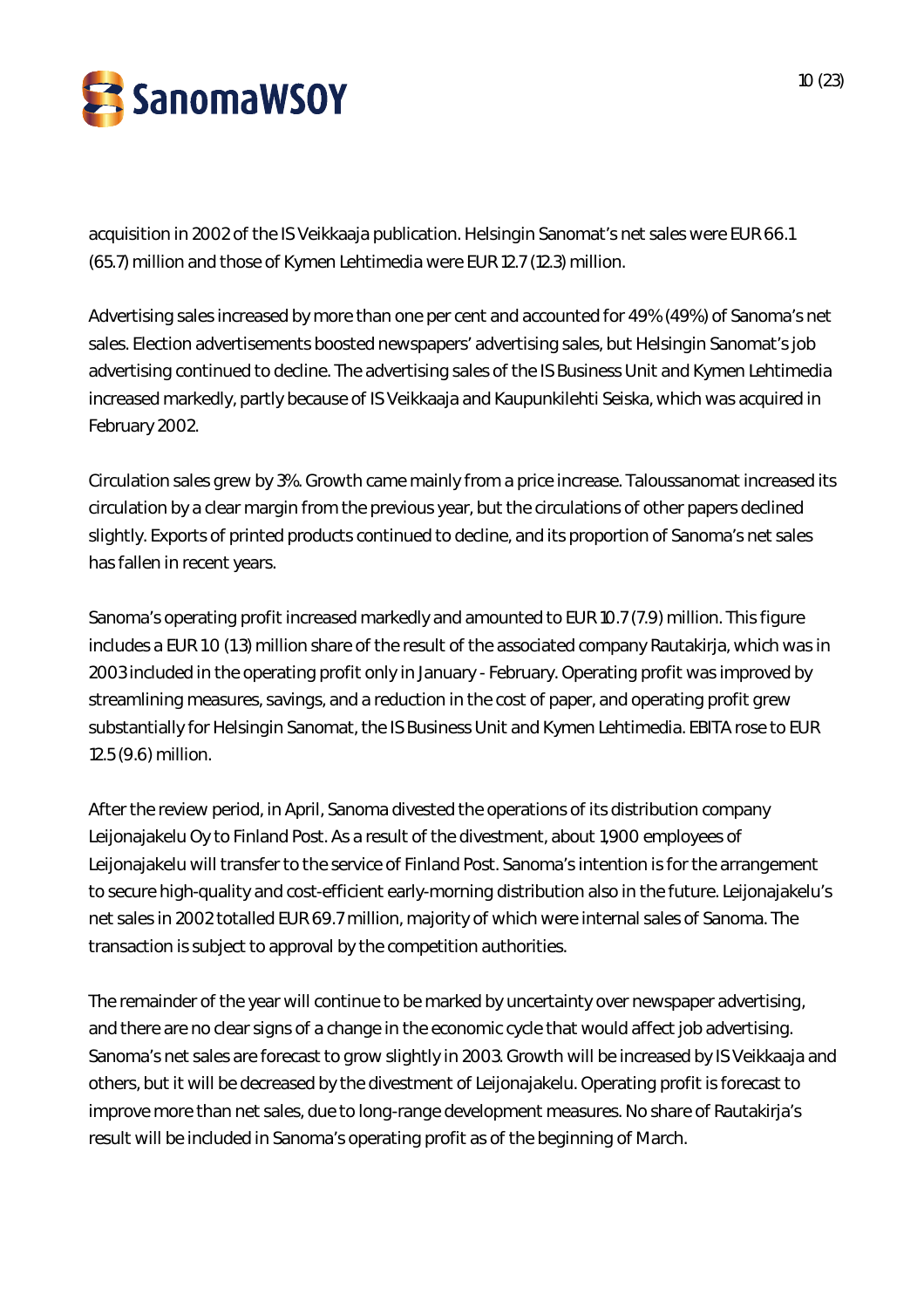

## **WSOY**

Publishing, printing and calendar operations. WSOY is Finland's biggest book publisher and the market leader for general literature, educational materials and several special publications. WSOY is also one of the biggest book printers in the Nordic region and the Finnish market leader for digital printing. It is also the leading calendar publisher in the Nordic countries.

| <b>KEY INDICATORS, EUR million</b>          | 31.3.2003 | 31.3.2002 | Change,% | 31.12.2002 |
|---------------------------------------------|-----------|-----------|----------|------------|
| Net sales                                   | 42.4      | 42.2      | 0.4      | 215.9      |
| Operating profit before                     |           |           |          |            |
| amortisation                                | $-0.9$    | $-1.0$    | 7.7      | 26.4       |
| % of net sales                              | $-2.1$    | $-2.3$    |          | 12.2       |
| Operating profit                            | $-1.6$    | $-2.1$    | 22.6     | 20.5       |
| % of net sales                              | $-3.8$    | $-4.9$    |          | 9.5        |
| Operating profit excl.                      |           |           |          |            |
| associated companies                        | $-3.1$    | $-3.7$    | 15.6     | 12.4       |
| % of net sales                              | $-7.4$    | $-8.8$    |          | 5.7        |
| Balance sheet total                         | 267.7     | 265.3     | 0.9      | 280.8      |
| Gross investments                           | 1.1       | 1.9       | $-43.7$  | 8.6        |
| Personnel under employment                  |           |           |          |            |
| contract, average                           | 1,924     | 1,918     | 0.3      | 1,937      |
| Personnel, average                          |           |           |          |            |
| (full-time equivalents)                     | 1,848     | 1,814     | 1.9      | 1,836      |
|                                             |           |           |          |            |
| <b>OPERATIONAL INDICATORS, 1.1. - 31.3.</b> | 2003      | 2002      |          |            |

|                                     | ZUUJ  | ZUUZ  |
|-------------------------------------|-------|-------|
| NUMBER OF NEW TITLES PUBLISHED      |       |       |
| <b>Books</b>                        | 157   | 152   |
| Electronic products                 | 12    | 34    |
| <b>NUMBER OF REPRINTS PUBLISHED</b> |       |       |
| <b>Books</b>                        | 355   | 349   |
| Electronic products                 | 38    | 62    |
|                                     |       |       |
| Books printed, millions             | 5.5   | 5.9   |
| Paper consumption, tonnes           | 2.842 | 3.111 |

WSOY's net sales were EUR 42.4 (42.2) million in January - March. The growth was generated by publishing, which improved its net sales to EUR 31.3 (30.3) million. Printing's net sales declined to EUR 15.1 (15.9) million due to a weak market situation. Calendar operations' net sales amounted to EUR 1.6 (1.7) million.

Sales to bookstores increased by 8%, particularly due to the success of non-fiction books, Finnish literature and children's books. Direct sales to consumers of multi-volume reference works and annuals also took a favourable turn, but book club sales decreased.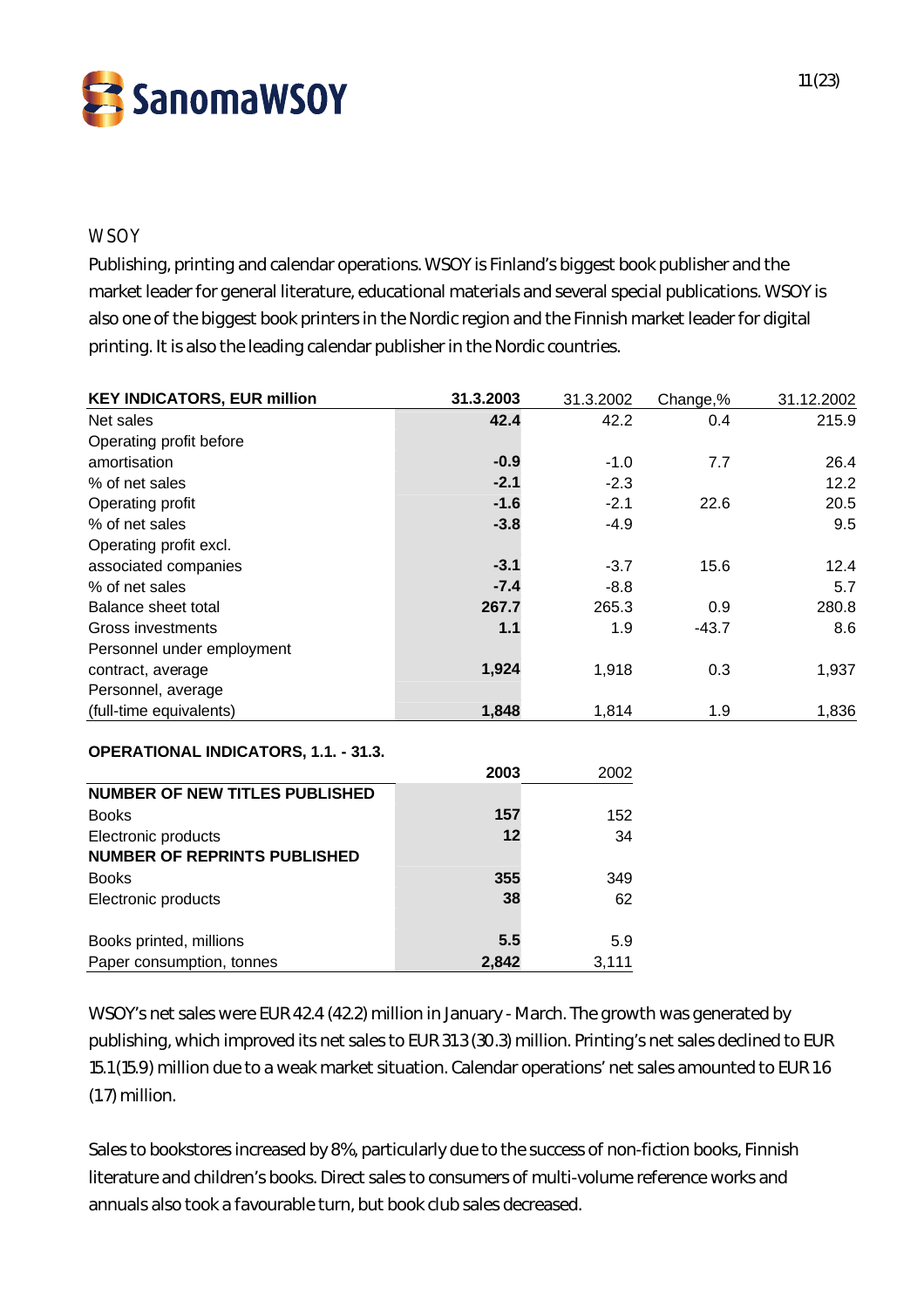

WSOY's operating result for the first quarter of the year improved to EUR -1.6 (- 2.1) million. This figure includes a EUR 1.4 (1.8) million share of the result of the associated company Rautakirja, which in 2003 was included in the operating profit only in January - February. The best improvement in the operating result was in publishing, whose results were improved by success in publishing printed books and through cutting costs in electronic publishing. Printing's operating result was on a par with the previous year's and that of calendar operations improved slightly. WSOY's EBITA was EUR -0.9 (-1.0) million.

After the review period, in April, WSOY acquired 10% of the digital printer Dark Oy and became the sole owner of the company.

WSOY's net sales are expected to grow faster in 2003 than last year. The first quarter of the year is typically the weakest quarter for the company. Because of the nature of its business, WSOY's profit for the whole year will accumulate during the remaining part of the year. The operating profit of its own operations will improve, but the overall operating profit will be affected by the decrease in the share of Rautakirja's result, which will not be included in WSOY's figures as of the beginning of March.

## SWELCOM

Electronic media. The SWelcom-owned TV channel Nelonen is the third most important advertising media in Finland. HTV (Helsinki Television) is Finland's biggest cable TV company.

| <b>KEY INDICATORS, EUR million</b> | 31.3.2003 | 31.3.2002 | Change,% | 31.12.2002 |
|------------------------------------|-----------|-----------|----------|------------|
| Net sales                          | 24.9      | 21.5      | 15.8     | 86.1       |
| Operating profit before            |           |           |          |            |
| amortisation                       | 6.7       | 1.1       | 528.7    | 9.0        |
| % of net sales                     | 26.7      | 4.9       |          | 10.5       |
| Operating profit                   | $-1.1$    | $-6.7$    | 83.5     | $-18.0$    |
| % of net sales                     | $-4.4$    | $-31.0$   |          | $-20.9$    |
| Operating profit excl.             |           |           |          |            |
| associated companies               | $-1.1$    | $-6.2$    | 82.4     | $-15.6$    |
| % of net sales                     | $-4.4$    | $-28.7$   |          | $-18.1$    |
| Balance sheet total                | 134.6     | 125.3     | 7.4      | 138.2      |
| Gross investments                  | 1.6       | 2.2       | $-27.4$  | 8.1        |
| Personnel under employment         |           |           |          |            |
| contract, average                  | 402       | 417       | $-3.6$   | 413        |
| Personnel, average                 |           |           |          |            |
| (full-time equivalents)            | 376       | 388       | $-3.2$   | 384        |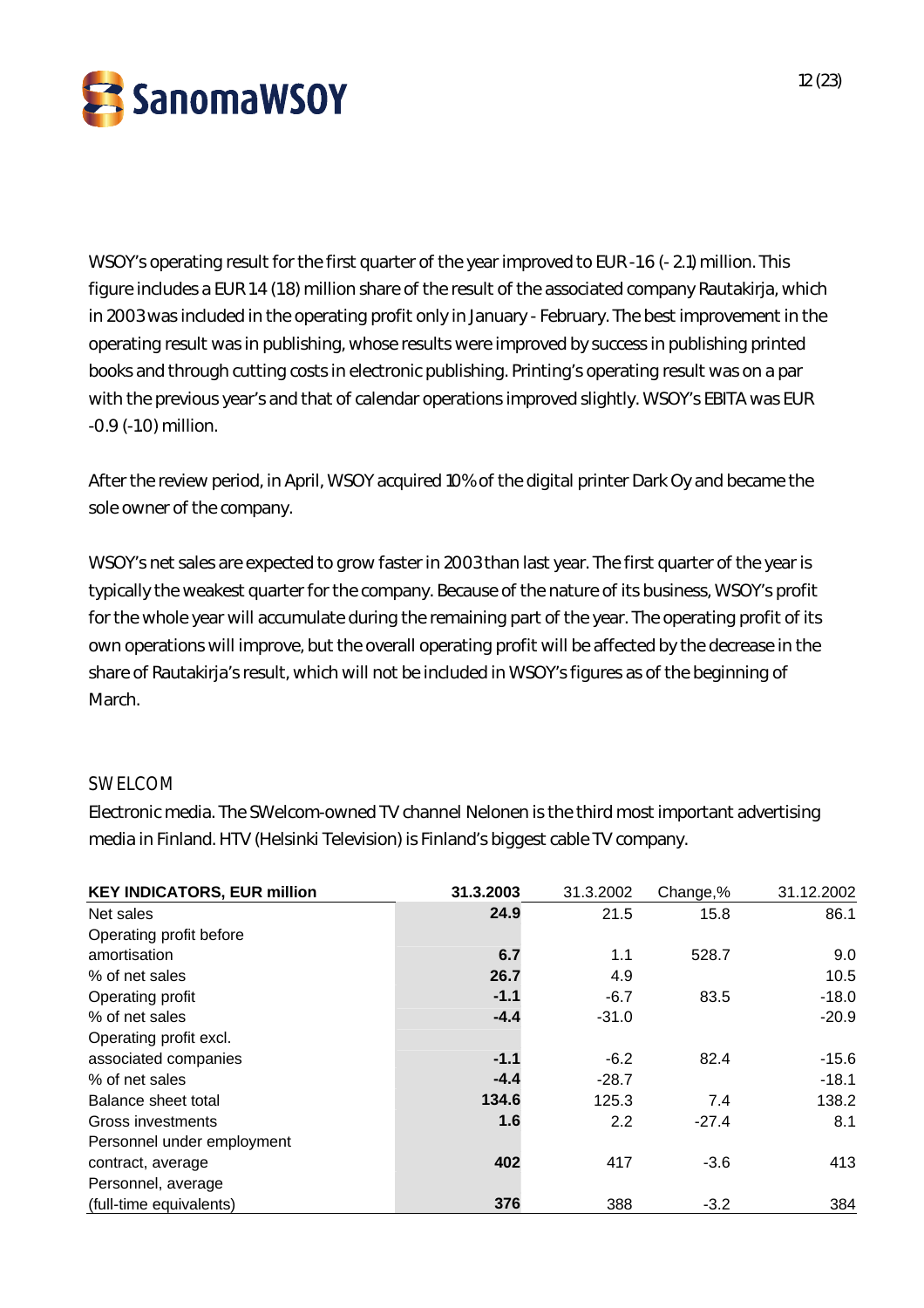

#### **OPERATIONAL INDICATORS, 1.1. - 31.3.**

|                                 | 2003  | 2002  |
|---------------------------------|-------|-------|
| Nelonen's share of Finnish      |       |       |
| TV advertising                  | 26.1% | 26.1% |
| Nelonen's daily coverage        | 45%   | 46%   |
| Nelonen's national commercial   |       |       |
| viewing share                   | 20.4% | 22.2% |
| Nelonen's national              |       |       |
| viewing share                   | 10.5% | 10.9% |
| Number of connected households, |       |       |
| thousands $(31.3)$              | 240   | 223   |
| Number of pay-TV subscriptions, |       |       |
| thousands $(31.3)$              | 35    | 39    |
| Number of broadband             |       |       |
| internet connections,           |       |       |
| thousands (31.3)                | 34    | 22    |

SWelcom's net sales increased to EUR 24.9 (21.5) million in January - March. The growth was mainly driven by the success of HTV's broadband internet services, and HTV's net sales rose to EUR 9.2 (6.5) million. Sales of Nelonen's advertising time increased, and Nelonen's advertising sales grew faster than TV advertising in general. Nelonen's net sales amounted to EUR 13.6 (12.7) million. Advertising sales represented 54% (58%) of SWelcom's net sales.

Operating result improved markedly both at HTV and Nelonen, and SWelcom's operating loss decreased to EUR 1.1 (6.7) million. In addition to sales growth, the decrease was due to the halving of Nelonen's operating licence fee. Other factors in the improvement were that HTV's connection fees were recorded through the income statement as of the beginning of the year and that SWelcom's holding in Suomen Urheilutelevisio (Finnish Sport Channel) was reduced. SWelcom decreased its holding in Suomen Urheilutelevisio from 35% to 19.9% in February 2003. SWelcom's EBITA was EUR 6.7 (1.1) million.

SWelcom's net sales are expected to grow markedly in 2003 thanks to the increase of Nelonen's advertising sales, the trend in HTV connections, and the popularity of broadband internet. The most critical factor for growth is the trend in TV advertising, which is expected to increase more than other large media. Operating loss is expected to continue to decline significantly.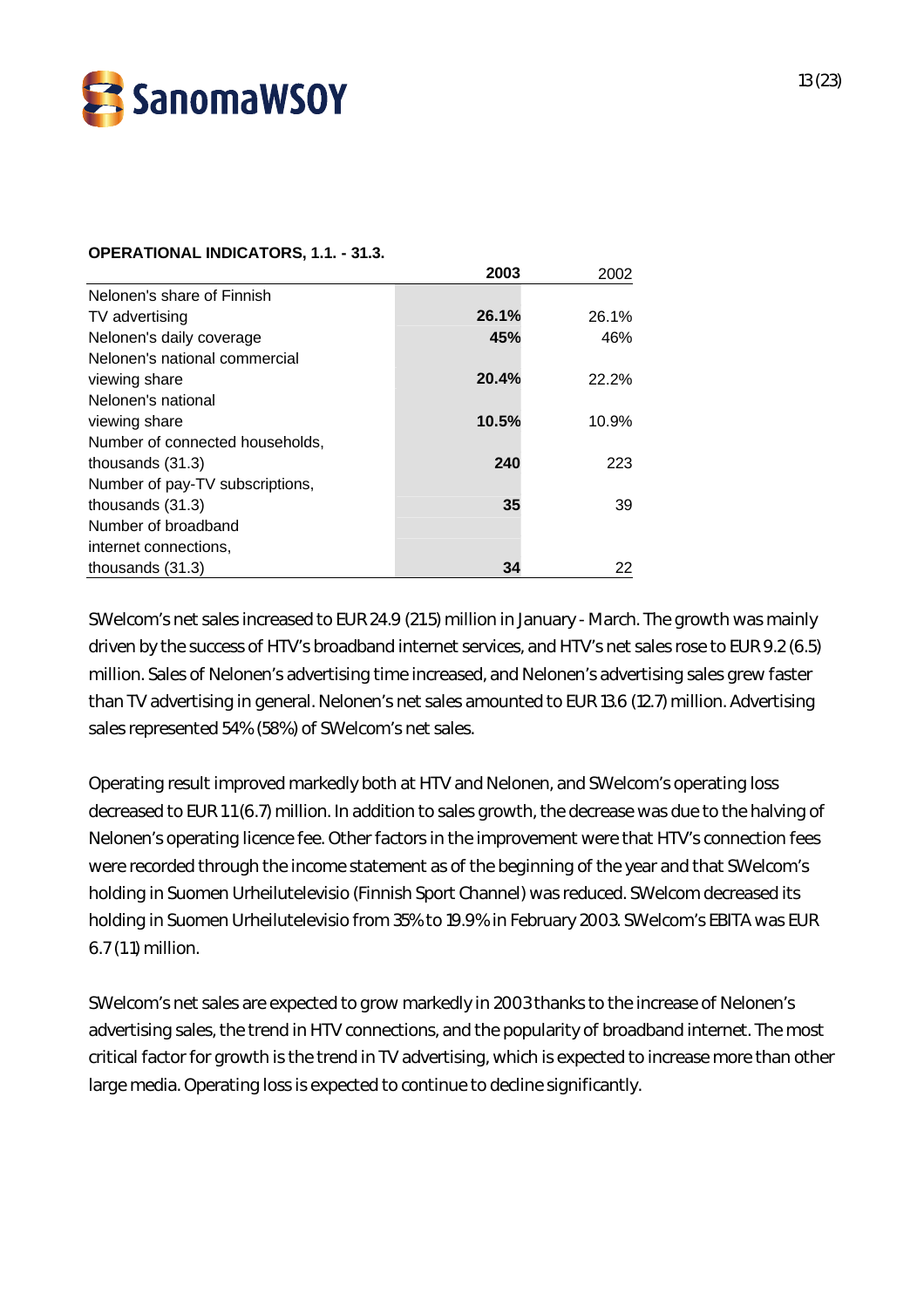

## RAUTAKIRJA

Kiosk operations, press distribution, bookstores, movie theatre operations and restaurant operations. Rautakirja's R-kiosks form Finland's leading chain of convenience outlets, while Lehtipiste is the country's leading press distributor. Suomalainen Kirjakauppa is Finland's most extensive bookstore chain, and the movie theatre operations enterprise Finnkino is the market leader in its field. Rautakirja has expanded its activities into the Baltic countries and the Czech Republic. Rautakirja was merged into SanomaWSOY on 1 March 2003, after which time Rautakirja shares were no longer listed on the Helsinki Exchanges.

| <b>KEY INDICATORS, EUR million</b>          | 31.3.2003 | 31.3.2002 | Change,% | 31.12.2002 |
|---------------------------------------------|-----------|-----------|----------|------------|
| Net sales                                   | 180.8     | 176.0     | 2.7      | 726.5      |
| Operating profit before amortisation        | 8.6       | 8.5       | 0.5      | 42.4       |
| % of net sales                              | 4.7       | 4.8       |          | 5.8        |
| Operating profit                            | 7.3       | 7.5       | $-2.0$   | 38.0       |
| % of net sales                              | 4.1       | 4.2       |          | 5.2        |
| Operating profit excl. associated companies | 8.5       | 8.3       | 2.2      | 39.5       |
| % of net sales                              | 4.7       | 4.7       |          | 5.4        |
| Balance sheet total                         | 293.9     | 405.8     | $-27.6$  | 410.4      |
| Gross investments                           | 6.6       | 3.1       | 115.6    | 27.8       |
| Personnel under employment                  | 6,371     | 6,321     | 0.8      | 6,453      |
| contract, average                           |           |           |          |            |
| Personnel, average                          |           |           |          |            |
| (full-time equivalents)                     | 4,922     | 5,148     | $-4.4$   | 5,110      |
| OPERATIONAL INDICATORS, 1.1. - 31.3. *)     |           |           |          |            |
|                                             | 2003      | 2002      |          |            |
| Customer volume in kiosk                    |           |           |          |            |
| operations, thousands                       | 29,542    | 29,526    |          |            |
| Customer volume in bookstore                |           |           |          |            |
| operations, thousands                       | 1,524     | 1,545     |          |            |
| Customer volume in                          |           |           |          |            |
| movie theatres, thousands                   | 1,081     | 1,144     |          |            |
| Number of copies sold                       |           |           |          |            |
| (press distribution), thousands             | 30,744    | 30,852    |          |            |

\*) Units in Finland

Rautakirja's net sales increased in January - March to EUR 180.8 (176.0) million. Comparable net sales were up by one per cent.

Kiosk operations' net sales in the first quarter were on a par with the same period last year, at EUR 88.3 (88.1) million. Press distribution's net sales grew to EUR 44.1 (38.7) million due to considerable expansion in Estonia and Latvia in 2002. The fact that Easter sales fell in the second quarter instead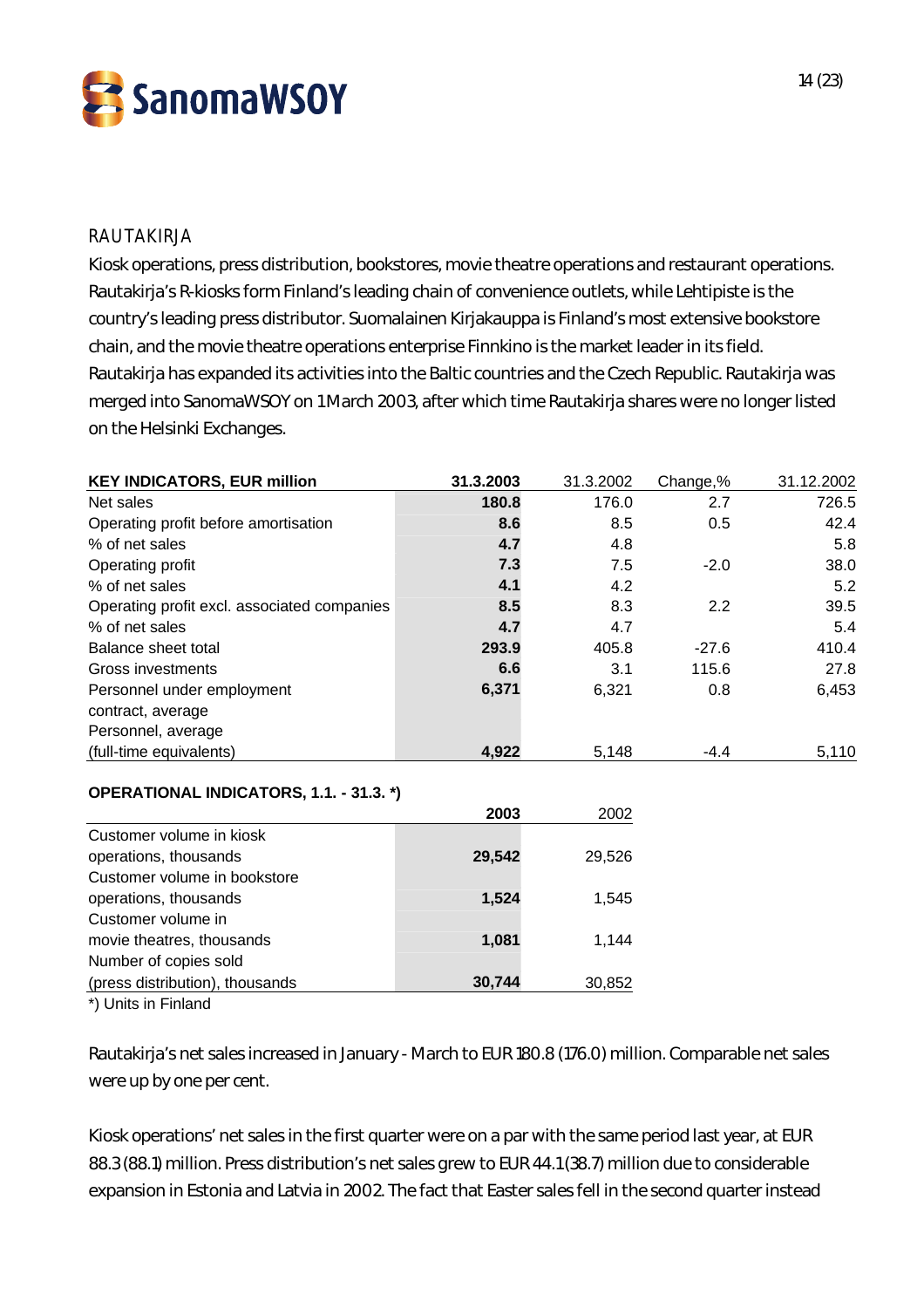

of the first had a distinct impact on the first quarter sales of both kiosk operations and press distribution. Movie theatre operations' net sales held steady at EUR 14.6 (14.6) million, although there was a downturn in the number of visits to movie theatres during the first quarter of the year. Bookstores' net sales grew to EUR 31.7 (30.8) million. Restaurant operations' net sales grew, largely due to new units, to EUR 13.4 (10.7) million.

Rautakirja's operating profit declined to EUR 7.3 (7.5) million. Operating profit was reduced by a downturn in gains on the sales of real estate assets and by the transfer of investment real estate to SanomaWSOY Corporation in the beginning of March. However, operational result improved. Operating profit improved in kiosk operations, press distribution and bookstores, but decreased in restaurant operations and movie theatre operations, as a drag on profits was exerted by the start-up costs of a multiplex movie theatre in Lithuania. Rautakirja's EBITA was EUR 8.6 (8.5) million.

After the review period, in May, Suomalainen Kirjakauppa acquired the newspaper and magazine subscription operations run by Academic Bookstore. In 2002, the net sales of the acquired operations totalled EUR 13 million.

In 2003, Rautakirja's net sales are forecast to grow faster than wholesale and retail business in general. It is estimated that about half of the growth will be generated in Finland and half abroad. When Rautakirja was merged into SanomaWSOY there were changes in Rautakirja's structure, mostly concerning real estate and financing operations, which will affect Rautakirja's results for 2003. The operational profit of the basic business operations is forecast to be on a par with 2002.

Helsinki, 8 May 2003

Board of Directors SanomaWSOY Corporation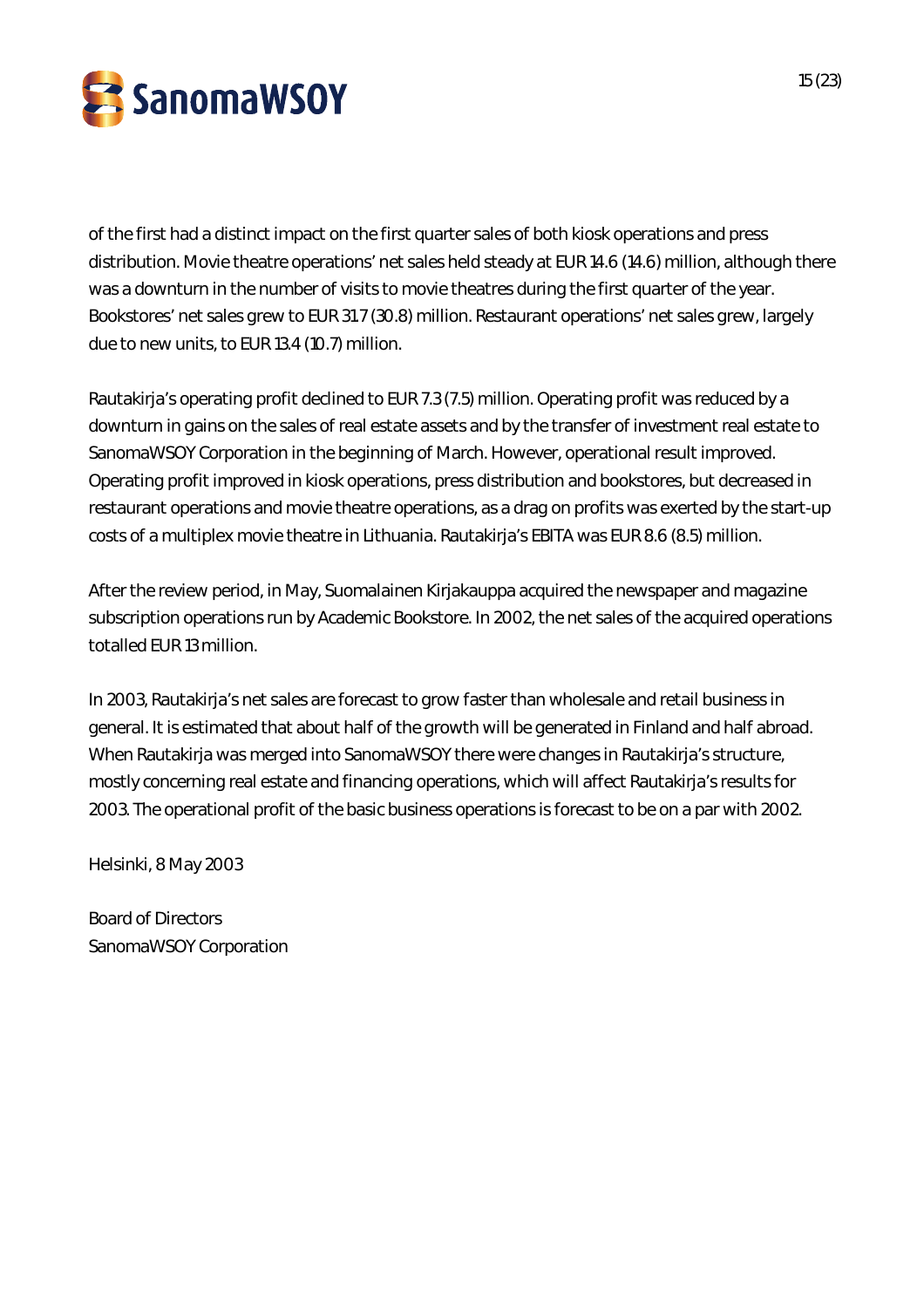

## INTERIM REPORT TABLES

Figures are unaudited.

| <b>GROUP INCOME STATEMENT</b>      | $1 - 3$ | $1 - 3$ |          | $1 - 12$ |
|------------------------------------|---------|---------|----------|----------|
| <b>EUR million</b>                 | 2003    | 2002    | Change,% | 2002     |
| <b>NET SALES</b>                   | 564.0   | 559.0   | 0.9      | 2,357.8  |
| Increase (+)/decrease (-)          |         |         |          |          |
| in inventories of finished         |         |         |          |          |
| goods and work in progress         | 4.4     | 4.7     | $-6.9$   | 1.0      |
| Production for own use             | 0.0     | 0.0     |          | 0.0      |
| Other operating income             | 7.1     | 25.2    | $-72.0$  | 69.8     |
| Share of result of                 |         |         |          |          |
| associated companies               | 1.6     | 1.0     | 58.9     | 13.1     |
| Materials and services             | 247.1   | 250.6   | $-1.4$   | 1,026.0  |
| Personnel expenses                 | 143.2   | 143.4   | $-0.1$   | 585.0    |
| Depreciation and decrease in value | 50.4    | 56.6    | $-10.9$  | 212.0    |
| Other operating expenses           | 121.5   | 125.4   | $-3.2$   | 484.3    |
| <b>OPERATING PROFIT</b>            | 14.8    | 14.0    | 5.5      | 134.4    |
|                                    |         |         |          |          |
| Financial income                   | 4.7     | 31.4    | $-85.0$  | 70.8     |
| Financial expenses                 | 19.6    | 21.5    | $-9.0$   | 98.5     |
| <b>RESULT BEFORE</b>               |         |         |          |          |
| <b>EXTRAORDINARY ITEMS</b>         | $-0.1$  | 23.9    |          | 106.7    |
| <b>Extraordinary items</b>         |         |         |          | 6.1      |
| <b>RESULT AFTER</b>                |         |         |          |          |
| <b>EXTRAORDINARY ITEMS</b>         | $-0.1$  | 23.9    |          | 112.7    |
| Direct taxes                       | $-6.1$  | $-12.8$ | $-52.7$  | $-64.2$  |
| Minority interests                 | $-1.0$  | $-1.1$  | $-11.7$  | $-11.4$  |
| <b>RESULT FOR THE PERIOD</b>       | $-7.1$  | 9.9     |          | 37.2     |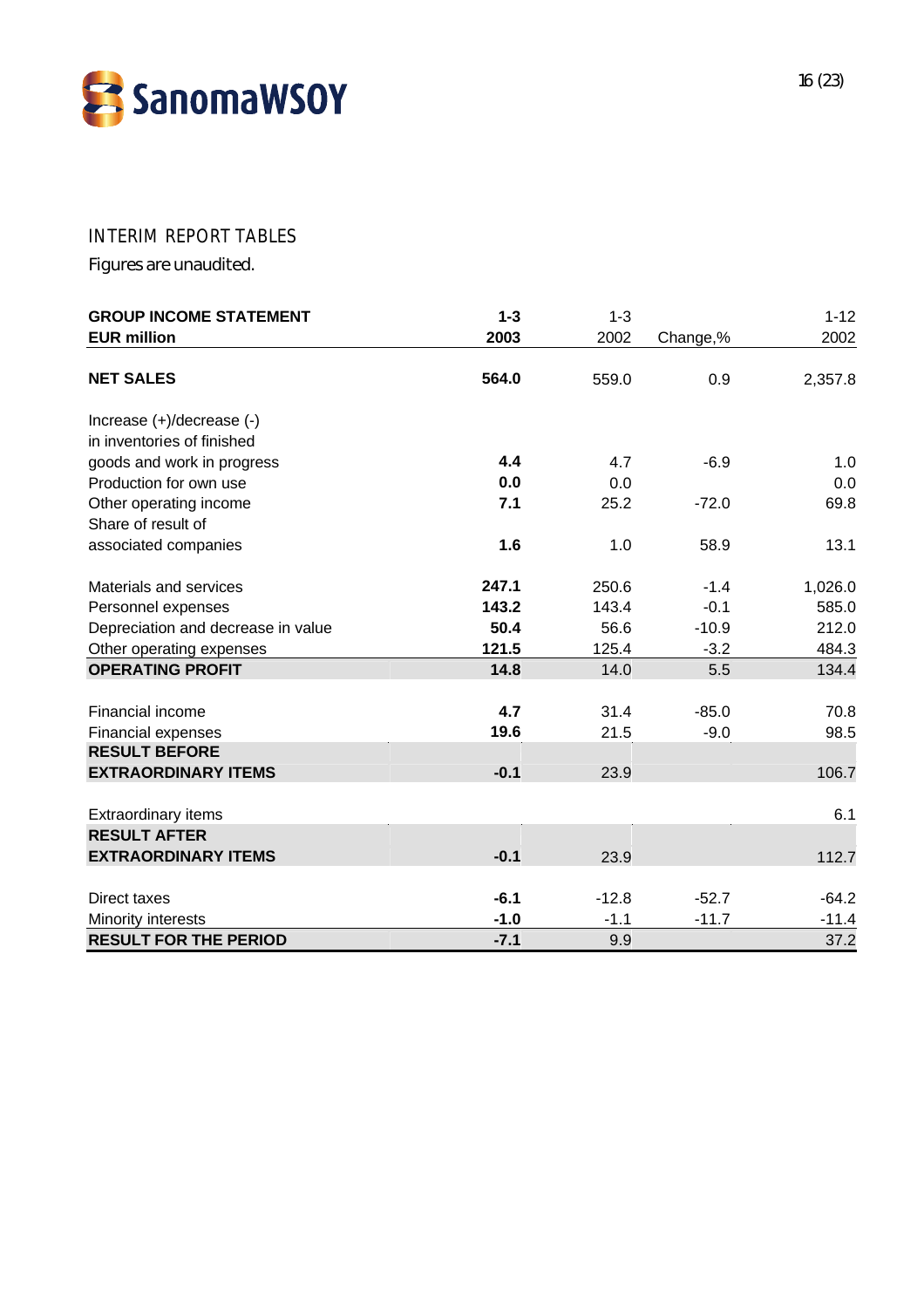

| <b>GROUP BALANCE SHEET</b>                  |           |           |          |            |
|---------------------------------------------|-----------|-----------|----------|------------|
| <b>EUR million</b>                          | 31.3.2003 | 31.3.2002 | Change,% | 31.12.2002 |
| <b>ASSETS</b>                               |           |           |          |            |
| <b>NON-CURRENT ASSETS</b>                   |           |           |          |            |
| Intangible assets                           | 172.1     | 168.9     | 1.9      | 174.6      |
| Goodwill                                    | 1,132.5   | 1,287.8   | $-12.1$  | 1,148.5    |
| Tangible assets                             | 457.5     | 464.8     | $-1.6$   | 459.4      |
| Investments                                 | 243.5     | 263.8     | $-7.7$   | 254.6      |
| <b>NON-CURRENT ASSETS, TOTAL</b>            | 2,005.6   | 2,185.3   | $-8.2$   | 2,037.0    |
| <b>CURRENT ASSETS</b>                       |           |           |          |            |
| Inventories                                 | 95.0      | 93.6      | 1.6      | 94.8       |
| Long-term receivables                       | 69.0      | 62.9      | 9.7      | 72.0       |
| Short-term receivables                      | 258.9     | 311.1     | $-16.8$  | 266.2      |
| <b>Securities</b>                           | 49.3      | 264.8     | $-81.4$  | 63.1       |
| Cash and bank                               | 52.0      | 87.0      | $-40.3$  | 59.3       |
| <b>CURRENT ASSETS, TOTAL</b>                | 524.2     | 819.5     | $-36.0$  | 555.5      |
| <b>ASSETS, TOTAL</b>                        | 2,529.8   | 3,004.8   | $-15.8$  | 2,592.5    |
| <b>SHAREHOLDERS' EQUITY AND LIABILITIES</b> |           |           |          |            |
| <b>SHAREHOLDERS' EQUITY</b>                 |           |           |          |            |
| Share capital                               | 77.0      | 62.6      | 23.1     | 62.6       |
| Premium fund                                | 23.7      | 16.1      | 47.2     | 16.1       |
| Other funds                                 | 369.4     | 364.4     | 1.4      | 364.4      |
| Retained earnings                           | 426.3     | 373.8     | 14.0     | 308.7      |
| Result for the period                       | $-7.1$    | 9.9       |          | 37.2       |
| Capital notes                               | 207.4     | 207.3     | 0.1      | 207.4      |
| <b>SHAREHOLDERS' EQUITY, TOTAL</b>          | 1,096.7   | 1,034.1   | 6.1      | 996.3      |
| <b>MINORITY INTEREST</b>                    | 16.6      | 124.8     | $-86.7$  | 130.6      |
| <b>STATUTORY PROVISIONS</b>                 | 16.2      | 6.5       | 150.7    | 15.9       |
| <b>LIABILITIES</b>                          |           |           |          |            |
| Deferred tax liability                      | 36.1      | 35.3      | 2.1      | 37.1       |
| Long-term liabilities                       | 589.6     | 912.4     | $-35.4$  | 695.1      |
| <b>Current liabilities</b>                  | 774.5     | 891.7     | $-13.1$  | 717.5      |
| <b>SHAREHOLDERS' EQUITY AND</b>             |           |           |          |            |
| <b>LIABILITIES, TOTAL</b>                   | 2,529.8   | 3,004.8   | $-15.8$  | 2,592.5    |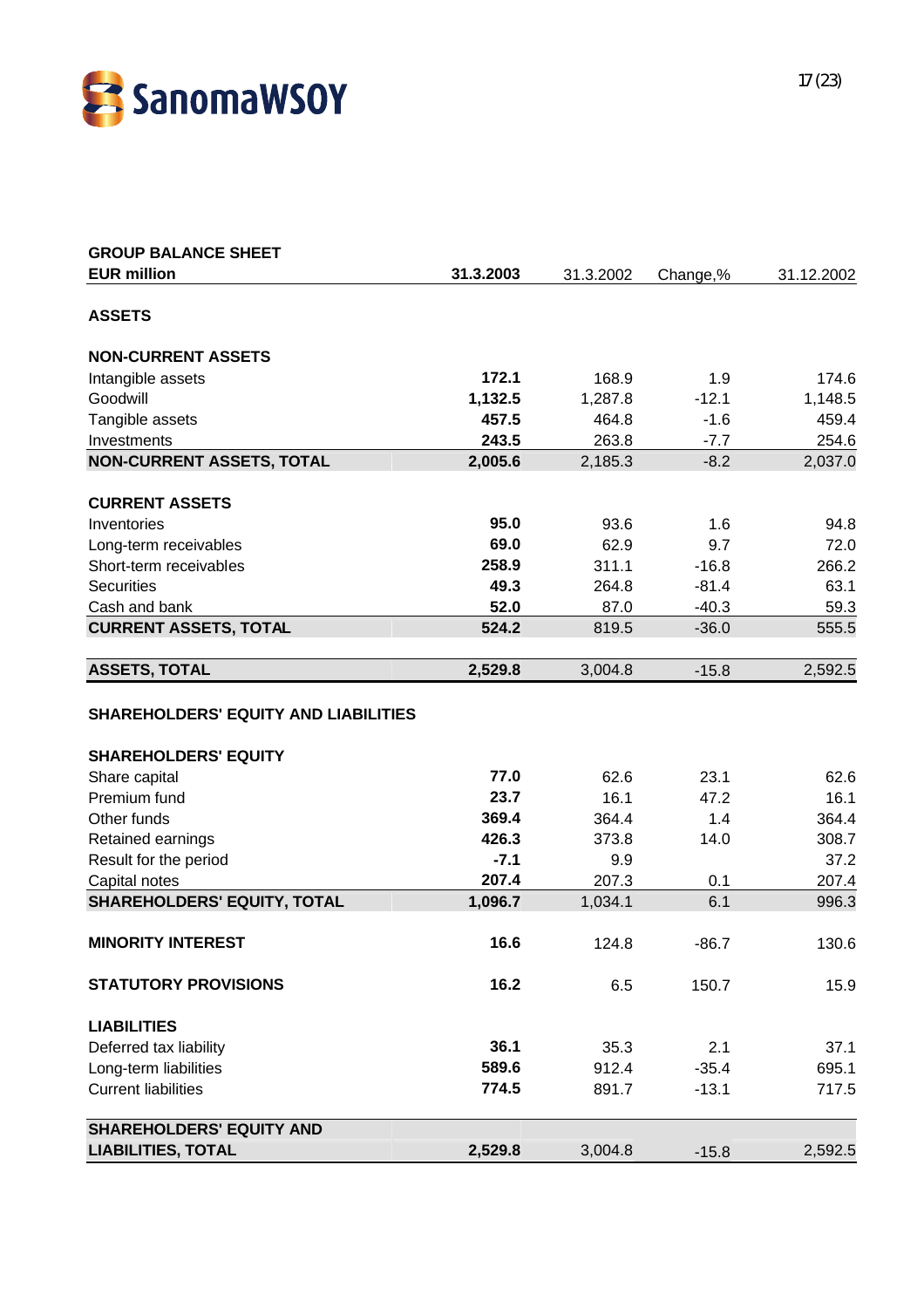

| <b>EUR million</b><br>2003<br>2002<br>2002<br>Operating profit<br>14.8<br>14.0<br>5.5<br>Adjustments to<br>35.5<br>operating profit<br>25.2<br>40.6<br>133.8<br>Change in working capital<br>37.3<br>32.3<br>15.7<br>$-27.1$<br>Cash flow from operations<br>before financial items<br>87.6<br>and taxes<br>71.5<br>22.5<br>241.0<br>$-16.2$<br>Financial items and taxes<br>1.2<br>$-56.8$<br>71.4<br>$-1.9$<br>Cash flow from operations<br>72.7<br>184.2<br>Cash flow from investments<br>$-10.0$<br>2.3<br>48.1<br>61.4<br>75.0<br>$-18.2$<br>232.4<br>Cash flow before financing<br>Cash flow from financing<br>$-77.3$<br>9.7<br>$-455.6$<br>$-85.7$<br><b>CHANGE IN LIQUIDITIES</b><br><b>ACCORDING TO THE CASH FLOW</b><br><b>STATEMENT</b><br>$-16.0$<br>$-10.6$<br>$-223.3$<br>50.5<br>Exchange rate differences<br>under liquidities<br>$-5.2$<br>$-2.5$<br>106.3<br>$-19.4$<br>Net increase $(+)/$<br>decrease (-) in liquidities<br>$-21.2$<br>$-13.1$<br>61.3<br>$-242.6$<br>Liquidities according to<br>the balance sheet<br>at 1 Jan.<br>122.4<br>365.0<br>$-66.5$<br>Liquidities according to | <b>GROUP CASH FLOW STATEMENT</b> | $1 - 3$ | $1 - 3$ | Change,% | $1 - 12$ |
|----------------------------------------------------------------------------------------------------------------------------------------------------------------------------------------------------------------------------------------------------------------------------------------------------------------------------------------------------------------------------------------------------------------------------------------------------------------------------------------------------------------------------------------------------------------------------------------------------------------------------------------------------------------------------------------------------------------------------------------------------------------------------------------------------------------------------------------------------------------------------------------------------------------------------------------------------------------------------------------------------------------------------------------------------------------------------------------------------------------|----------------------------------|---------|---------|----------|----------|
| 134.4                                                                                                                                                                                                                                                                                                                                                                                                                                                                                                                                                                                                                                                                                                                                                                                                                                                                                                                                                                                                                                                                                                          |                                  |         |         |          |          |
|                                                                                                                                                                                                                                                                                                                                                                                                                                                                                                                                                                                                                                                                                                                                                                                                                                                                                                                                                                                                                                                                                                                |                                  |         |         |          |          |
| 365.0                                                                                                                                                                                                                                                                                                                                                                                                                                                                                                                                                                                                                                                                                                                                                                                                                                                                                                                                                                                                                                                                                                          |                                  |         |         |          |          |
|                                                                                                                                                                                                                                                                                                                                                                                                                                                                                                                                                                                                                                                                                                                                                                                                                                                                                                                                                                                                                                                                                                                |                                  |         |         |          |          |
|                                                                                                                                                                                                                                                                                                                                                                                                                                                                                                                                                                                                                                                                                                                                                                                                                                                                                                                                                                                                                                                                                                                |                                  |         |         |          |          |
|                                                                                                                                                                                                                                                                                                                                                                                                                                                                                                                                                                                                                                                                                                                                                                                                                                                                                                                                                                                                                                                                                                                |                                  |         |         |          |          |
|                                                                                                                                                                                                                                                                                                                                                                                                                                                                                                                                                                                                                                                                                                                                                                                                                                                                                                                                                                                                                                                                                                                |                                  |         |         |          |          |
|                                                                                                                                                                                                                                                                                                                                                                                                                                                                                                                                                                                                                                                                                                                                                                                                                                                                                                                                                                                                                                                                                                                |                                  |         |         |          |          |
|                                                                                                                                                                                                                                                                                                                                                                                                                                                                                                                                                                                                                                                                                                                                                                                                                                                                                                                                                                                                                                                                                                                |                                  |         |         |          |          |
|                                                                                                                                                                                                                                                                                                                                                                                                                                                                                                                                                                                                                                                                                                                                                                                                                                                                                                                                                                                                                                                                                                                |                                  |         |         |          |          |
|                                                                                                                                                                                                                                                                                                                                                                                                                                                                                                                                                                                                                                                                                                                                                                                                                                                                                                                                                                                                                                                                                                                |                                  |         |         |          |          |
|                                                                                                                                                                                                                                                                                                                                                                                                                                                                                                                                                                                                                                                                                                                                                                                                                                                                                                                                                                                                                                                                                                                |                                  |         |         |          |          |
|                                                                                                                                                                                                                                                                                                                                                                                                                                                                                                                                                                                                                                                                                                                                                                                                                                                                                                                                                                                                                                                                                                                |                                  |         |         |          |          |
|                                                                                                                                                                                                                                                                                                                                                                                                                                                                                                                                                                                                                                                                                                                                                                                                                                                                                                                                                                                                                                                                                                                |                                  |         |         |          |          |
|                                                                                                                                                                                                                                                                                                                                                                                                                                                                                                                                                                                                                                                                                                                                                                                                                                                                                                                                                                                                                                                                                                                |                                  |         |         |          |          |
|                                                                                                                                                                                                                                                                                                                                                                                                                                                                                                                                                                                                                                                                                                                                                                                                                                                                                                                                                                                                                                                                                                                |                                  |         |         |          |          |
|                                                                                                                                                                                                                                                                                                                                                                                                                                                                                                                                                                                                                                                                                                                                                                                                                                                                                                                                                                                                                                                                                                                |                                  |         |         |          |          |
|                                                                                                                                                                                                                                                                                                                                                                                                                                                                                                                                                                                                                                                                                                                                                                                                                                                                                                                                                                                                                                                                                                                |                                  |         |         |          |          |
|                                                                                                                                                                                                                                                                                                                                                                                                                                                                                                                                                                                                                                                                                                                                                                                                                                                                                                                                                                                                                                                                                                                |                                  |         |         |          |          |
|                                                                                                                                                                                                                                                                                                                                                                                                                                                                                                                                                                                                                                                                                                                                                                                                                                                                                                                                                                                                                                                                                                                |                                  |         |         |          |          |
|                                                                                                                                                                                                                                                                                                                                                                                                                                                                                                                                                                                                                                                                                                                                                                                                                                                                                                                                                                                                                                                                                                                |                                  |         |         |          |          |
|                                                                                                                                                                                                                                                                                                                                                                                                                                                                                                                                                                                                                                                                                                                                                                                                                                                                                                                                                                                                                                                                                                                |                                  |         |         |          |          |
|                                                                                                                                                                                                                                                                                                                                                                                                                                                                                                                                                                                                                                                                                                                                                                                                                                                                                                                                                                                                                                                                                                                |                                  |         |         |          |          |
|                                                                                                                                                                                                                                                                                                                                                                                                                                                                                                                                                                                                                                                                                                                                                                                                                                                                                                                                                                                                                                                                                                                |                                  |         |         |          |          |
|                                                                                                                                                                                                                                                                                                                                                                                                                                                                                                                                                                                                                                                                                                                                                                                                                                                                                                                                                                                                                                                                                                                |                                  |         |         |          |          |
|                                                                                                                                                                                                                                                                                                                                                                                                                                                                                                                                                                                                                                                                                                                                                                                                                                                                                                                                                                                                                                                                                                                | the balance sheet                |         |         |          |          |
| 101.2<br>at 31 March / 31 Dec.<br>351.9<br>$-71.2$<br>122.4                                                                                                                                                                                                                                                                                                                                                                                                                                                                                                                                                                                                                                                                                                                                                                                                                                                                                                                                                                                                                                                    |                                  |         |         |          |          |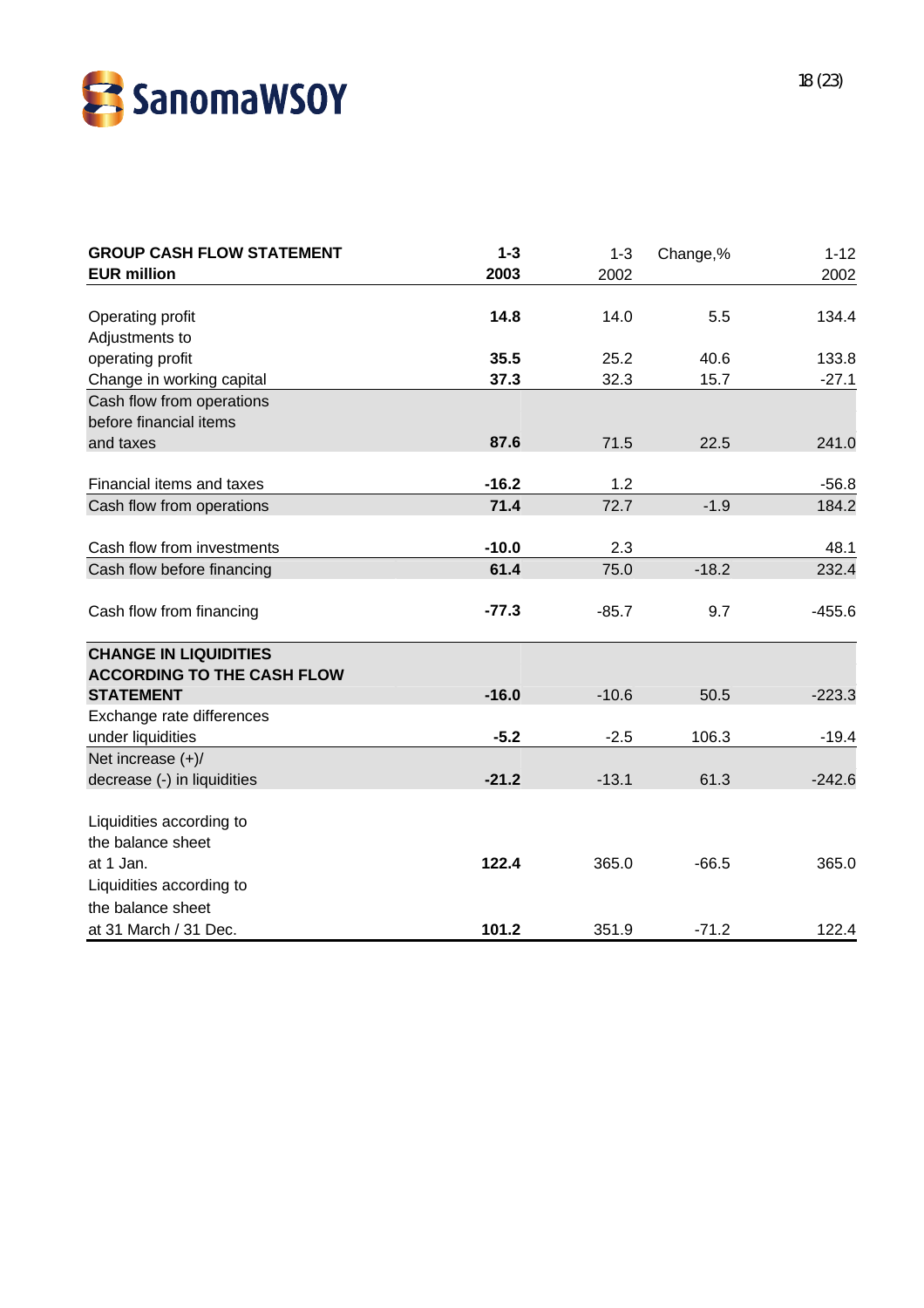

| <b>EUR million</b><br>31.3.2003<br>31.3.2002<br>Change,%<br>31.12.2002<br>DEBTS WITH COLLATERAL CONSISTING OF REAL ESTATE AND SHARES<br>20.0<br>Pension loans<br>17.4<br>15.0<br>17.8<br>Loans from<br>financial institutions<br>2.5<br>6.2<br>$-59.1$<br>5.5<br>0.7<br>Other loans<br>15.5<br>$-95.4$<br>1.6<br>Mortgages, real estate,<br>15.4<br>21.9<br>15.4<br>total<br>$-29.7$<br>Mortgages, movable property,<br>2.6<br>total<br>2.8<br>$-8.2$<br>2.7<br>28.3<br>54.3<br>$-47.8$<br>Pledged securities, total<br>27.6<br>OTHER CONTINGENCIES FOR OWN COMMITMENTS<br>0.9<br>0.9<br>Mortgaged bearer bonds<br>0.9<br>5.0<br>4.7<br>4.9<br>4.9<br>Corporate mortgages<br>Book value of pledged securities<br>3.0<br>4.5<br>$-33.0$<br>3.5<br>1.1<br>Deposits<br>1.1<br>$-4.5$<br>1.1<br><b>TOTAL</b><br>11.3<br>10.5<br>10.0<br>$-11.5$<br><b>CONTINGENCIES GIVEN ON BEHALF OF ASSOCIATED COMPANIES</b><br>8.9<br>8.9<br>8.9<br>Guarantees<br><b>CONTINGENCIES GIVEN ON BEHALF OF OTHER COMPANIES</b><br>20.7<br>24.5<br>$-15.6$<br>20.7<br>Guarantees<br><b>OTHER CONTINGENCIES</b><br>23.1<br>Leasing liabilities<br>31.7<br>$-27.1$<br>3.5<br>Interest on capital notes<br>2.6<br>31.4<br>3.2<br><b>Pension liabilities</b><br>1.3<br>Repurchase liabilities<br>1.3<br>1.3<br>0.3<br>126.1<br>Other liabilities<br>112.1<br>12.5<br>131.6<br>154.0<br>4.2<br>159.8<br>OTHER CONTINGENCIES, TOTAL<br>147.7 | <b>CONTINGENCIES AND PLEDGED ASSETS</b> |       |       |         |       |
|------------------------------------------------------------------------------------------------------------------------------------------------------------------------------------------------------------------------------------------------------------------------------------------------------------------------------------------------------------------------------------------------------------------------------------------------------------------------------------------------------------------------------------------------------------------------------------------------------------------------------------------------------------------------------------------------------------------------------------------------------------------------------------------------------------------------------------------------------------------------------------------------------------------------------------------------------------------------------------------------------------------------------------------------------------------------------------------------------------------------------------------------------------------------------------------------------------------------------------------------------------------------------------------------------------------------------------------------------------------------------------------------------------------|-----------------------------------------|-------|-------|---------|-------|
|                                                                                                                                                                                                                                                                                                                                                                                                                                                                                                                                                                                                                                                                                                                                                                                                                                                                                                                                                                                                                                                                                                                                                                                                                                                                                                                                                                                                                  |                                         |       |       |         |       |
|                                                                                                                                                                                                                                                                                                                                                                                                                                                                                                                                                                                                                                                                                                                                                                                                                                                                                                                                                                                                                                                                                                                                                                                                                                                                                                                                                                                                                  |                                         |       |       |         |       |
| 23.7                                                                                                                                                                                                                                                                                                                                                                                                                                                                                                                                                                                                                                                                                                                                                                                                                                                                                                                                                                                                                                                                                                                                                                                                                                                                                                                                                                                                             |                                         |       |       |         |       |
|                                                                                                                                                                                                                                                                                                                                                                                                                                                                                                                                                                                                                                                                                                                                                                                                                                                                                                                                                                                                                                                                                                                                                                                                                                                                                                                                                                                                                  |                                         |       |       |         |       |
|                                                                                                                                                                                                                                                                                                                                                                                                                                                                                                                                                                                                                                                                                                                                                                                                                                                                                                                                                                                                                                                                                                                                                                                                                                                                                                                                                                                                                  |                                         |       |       |         |       |
|                                                                                                                                                                                                                                                                                                                                                                                                                                                                                                                                                                                                                                                                                                                                                                                                                                                                                                                                                                                                                                                                                                                                                                                                                                                                                                                                                                                                                  |                                         |       |       |         |       |
|                                                                                                                                                                                                                                                                                                                                                                                                                                                                                                                                                                                                                                                                                                                                                                                                                                                                                                                                                                                                                                                                                                                                                                                                                                                                                                                                                                                                                  |                                         |       |       |         |       |
|                                                                                                                                                                                                                                                                                                                                                                                                                                                                                                                                                                                                                                                                                                                                                                                                                                                                                                                                                                                                                                                                                                                                                                                                                                                                                                                                                                                                                  |                                         |       |       |         |       |
|                                                                                                                                                                                                                                                                                                                                                                                                                                                                                                                                                                                                                                                                                                                                                                                                                                                                                                                                                                                                                                                                                                                                                                                                                                                                                                                                                                                                                  |                                         |       |       |         |       |
|                                                                                                                                                                                                                                                                                                                                                                                                                                                                                                                                                                                                                                                                                                                                                                                                                                                                                                                                                                                                                                                                                                                                                                                                                                                                                                                                                                                                                  |                                         |       |       |         |       |
|                                                                                                                                                                                                                                                                                                                                                                                                                                                                                                                                                                                                                                                                                                                                                                                                                                                                                                                                                                                                                                                                                                                                                                                                                                                                                                                                                                                                                  |                                         |       |       |         |       |
|                                                                                                                                                                                                                                                                                                                                                                                                                                                                                                                                                                                                                                                                                                                                                                                                                                                                                                                                                                                                                                                                                                                                                                                                                                                                                                                                                                                                                  |                                         |       |       |         |       |
|                                                                                                                                                                                                                                                                                                                                                                                                                                                                                                                                                                                                                                                                                                                                                                                                                                                                                                                                                                                                                                                                                                                                                                                                                                                                                                                                                                                                                  |                                         |       |       |         |       |
|                                                                                                                                                                                                                                                                                                                                                                                                                                                                                                                                                                                                                                                                                                                                                                                                                                                                                                                                                                                                                                                                                                                                                                                                                                                                                                                                                                                                                  |                                         |       |       |         |       |
|                                                                                                                                                                                                                                                                                                                                                                                                                                                                                                                                                                                                                                                                                                                                                                                                                                                                                                                                                                                                                                                                                                                                                                                                                                                                                                                                                                                                                  |                                         |       |       |         |       |
|                                                                                                                                                                                                                                                                                                                                                                                                                                                                                                                                                                                                                                                                                                                                                                                                                                                                                                                                                                                                                                                                                                                                                                                                                                                                                                                                                                                                                  |                                         |       |       |         |       |
|                                                                                                                                                                                                                                                                                                                                                                                                                                                                                                                                                                                                                                                                                                                                                                                                                                                                                                                                                                                                                                                                                                                                                                                                                                                                                                                                                                                                                  |                                         |       |       |         |       |
|                                                                                                                                                                                                                                                                                                                                                                                                                                                                                                                                                                                                                                                                                                                                                                                                                                                                                                                                                                                                                                                                                                                                                                                                                                                                                                                                                                                                                  |                                         |       |       |         |       |
|                                                                                                                                                                                                                                                                                                                                                                                                                                                                                                                                                                                                                                                                                                                                                                                                                                                                                                                                                                                                                                                                                                                                                                                                                                                                                                                                                                                                                  |                                         |       |       |         |       |
|                                                                                                                                                                                                                                                                                                                                                                                                                                                                                                                                                                                                                                                                                                                                                                                                                                                                                                                                                                                                                                                                                                                                                                                                                                                                                                                                                                                                                  |                                         |       |       |         |       |
|                                                                                                                                                                                                                                                                                                                                                                                                                                                                                                                                                                                                                                                                                                                                                                                                                                                                                                                                                                                                                                                                                                                                                                                                                                                                                                                                                                                                                  |                                         |       |       |         |       |
|                                                                                                                                                                                                                                                                                                                                                                                                                                                                                                                                                                                                                                                                                                                                                                                                                                                                                                                                                                                                                                                                                                                                                                                                                                                                                                                                                                                                                  |                                         |       |       |         |       |
|                                                                                                                                                                                                                                                                                                                                                                                                                                                                                                                                                                                                                                                                                                                                                                                                                                                                                                                                                                                                                                                                                                                                                                                                                                                                                                                                                                                                                  |                                         |       |       |         |       |
|                                                                                                                                                                                                                                                                                                                                                                                                                                                                                                                                                                                                                                                                                                                                                                                                                                                                                                                                                                                                                                                                                                                                                                                                                                                                                                                                                                                                                  |                                         |       |       |         |       |
|                                                                                                                                                                                                                                                                                                                                                                                                                                                                                                                                                                                                                                                                                                                                                                                                                                                                                                                                                                                                                                                                                                                                                                                                                                                                                                                                                                                                                  |                                         |       |       |         |       |
|                                                                                                                                                                                                                                                                                                                                                                                                                                                                                                                                                                                                                                                                                                                                                                                                                                                                                                                                                                                                                                                                                                                                                                                                                                                                                                                                                                                                                  |                                         |       |       |         |       |
|                                                                                                                                                                                                                                                                                                                                                                                                                                                                                                                                                                                                                                                                                                                                                                                                                                                                                                                                                                                                                                                                                                                                                                                                                                                                                                                                                                                                                  |                                         |       |       |         |       |
|                                                                                                                                                                                                                                                                                                                                                                                                                                                                                                                                                                                                                                                                                                                                                                                                                                                                                                                                                                                                                                                                                                                                                                                                                                                                                                                                                                                                                  |                                         |       |       |         |       |
|                                                                                                                                                                                                                                                                                                                                                                                                                                                                                                                                                                                                                                                                                                                                                                                                                                                                                                                                                                                                                                                                                                                                                                                                                                                                                                                                                                                                                  |                                         |       |       |         |       |
|                                                                                                                                                                                                                                                                                                                                                                                                                                                                                                                                                                                                                                                                                                                                                                                                                                                                                                                                                                                                                                                                                                                                                                                                                                                                                                                                                                                                                  |                                         |       |       |         |       |
|                                                                                                                                                                                                                                                                                                                                                                                                                                                                                                                                                                                                                                                                                                                                                                                                                                                                                                                                                                                                                                                                                                                                                                                                                                                                                                                                                                                                                  | <b>ALL LIABILITIES, TOTAL</b>           | 239.9 | 271.5 | $-11.6$ | 245.5 |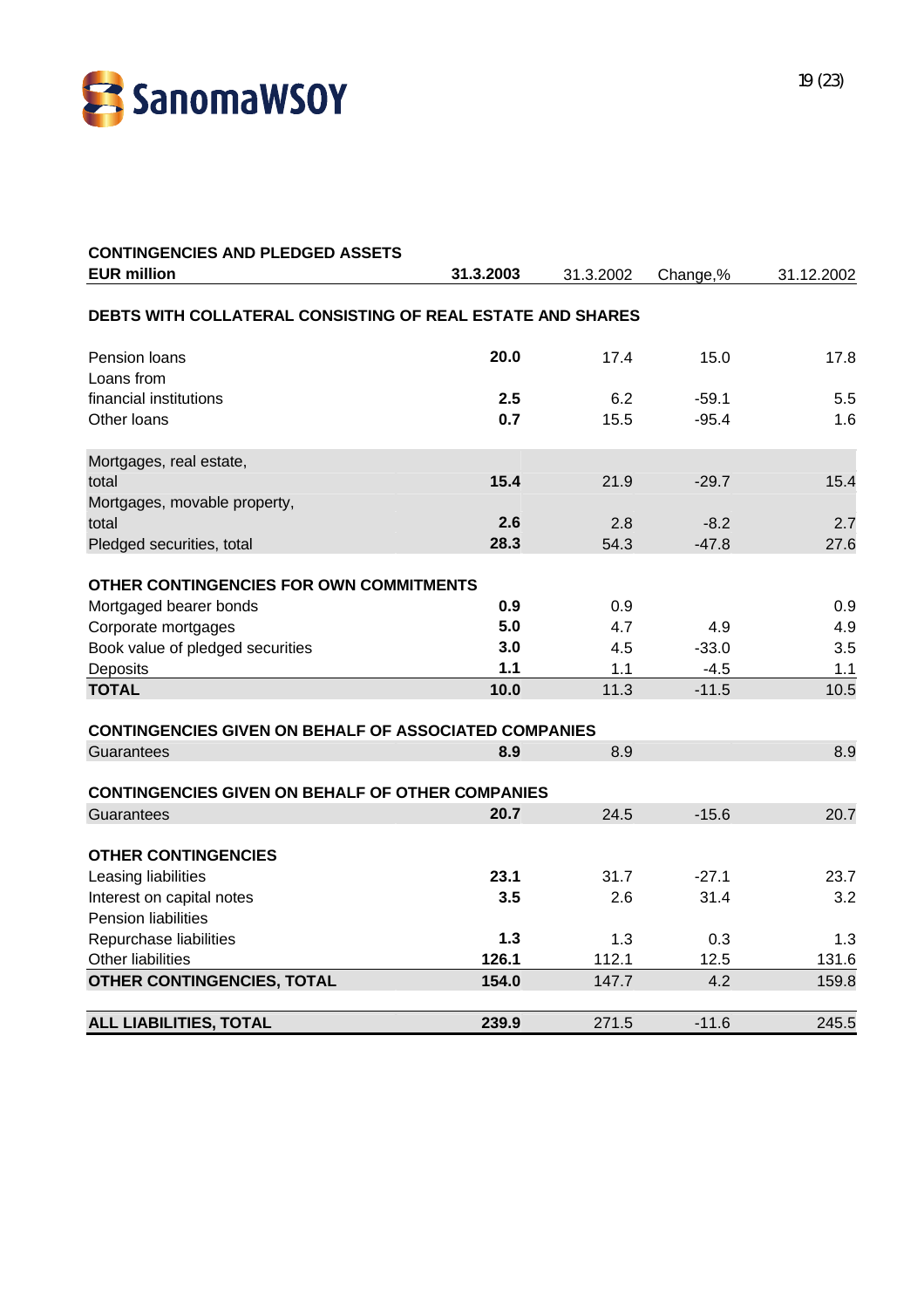

| NOMINAL VALUE OF THE GROUP'S OPEN DERIVATIVE CONTRACTS                             |           |           |          |            |
|------------------------------------------------------------------------------------|-----------|-----------|----------|------------|
| <b>EUR million</b>                                                                 | 31.3.2003 | 31.3.2002 | Change,% | 31.12.2002 |
| <b>INTEREST RATE DERIVATIVES</b>                                                   |           |           |          |            |
| Forward contracts                                                                  |           | 200.0     |          |            |
| Options                                                                            |           |           |          |            |
| Purchased                                                                          | 480.0     | 480.0     |          | 480.0      |
| Written                                                                            | 200.0     | 480.0     | $-58.3$  | 200.0      |
| Interest rate swaps                                                                | 380.0     | 400.0     | $-5.0$   | 380.0      |
| <b>TOTAL</b>                                                                       | 1,060.0   | 1,560.0   | $-32.1$  | 1,060.0    |
|                                                                                    |           |           |          |            |
| <b>CURRENCY DERIVATIVES</b>                                                        |           |           |          |            |
| Forward contracts                                                                  | 35.5      | 25.7      | 38.3     | 45.1       |
| Options                                                                            |           |           |          |            |
| Purchased                                                                          |           | 49.9      |          |            |
| <b>TOTAL</b>                                                                       | 35.5      | 75.6      | $-53.0$  | 45.1       |
| <b>SHARE DERIVATIVES</b>                                                           |           |           |          |            |
| Forward contracts                                                                  |           | 12.0      |          |            |
| <b>TOTAL</b>                                                                       |           | 12.0      |          |            |
|                                                                                    |           |           |          |            |
| <b>TOTAL</b>                                                                       | 1,095.5   | 1,647.5   | $-33.5$  | 1,105.1    |
| <b>MARKET VALUE OF THE GROUP'S OPEN DERIVATIVE CONTRACTS</b><br><b>EUR million</b> | 31.3.2003 | 31.3.2002 | Change,% | 31.12.2002 |
|                                                                                    |           |           |          |            |
| <b>INTEREST RATE DERIVATIVES</b>                                                   |           |           |          |            |
| Forward contracts<br>Options                                                       |           | 0.3       |          |            |
| Purchased                                                                          | 0.0       | 1.7       | $-99.6$  | 0.0        |
| Written                                                                            | $-3.8$    | $-0.4$    | $-908.3$ | $-2.9$     |
| Interest rate swaps                                                                | $-6.8$    | 4.5       |          | $-4.8$     |
| <b>TOTAL</b>                                                                       | $-10.5$   | 6.2       |          | $-7.7$     |
|                                                                                    |           |           |          |            |
| <b>CURRENCY DERIVATIVES</b>                                                        |           |           |          |            |
| Forward contracts                                                                  | $-0.6$    | 0.1       |          | $-0.8$     |
| Options                                                                            |           |           |          |            |
| Purchased                                                                          |           | 0.0       |          |            |
| <b>TOTAL</b>                                                                       | $-0.6$    | 0.1       |          | $-0.8$     |
| <b>SHARE DERIVATIVES</b>                                                           |           |           |          |            |
| Forward contracts                                                                  |           |           |          |            |
|                                                                                    |           | 0.5       |          |            |
| <b>TOTAL</b>                                                                       |           | 0.5       |          |            |
|                                                                                    |           |           |          |            |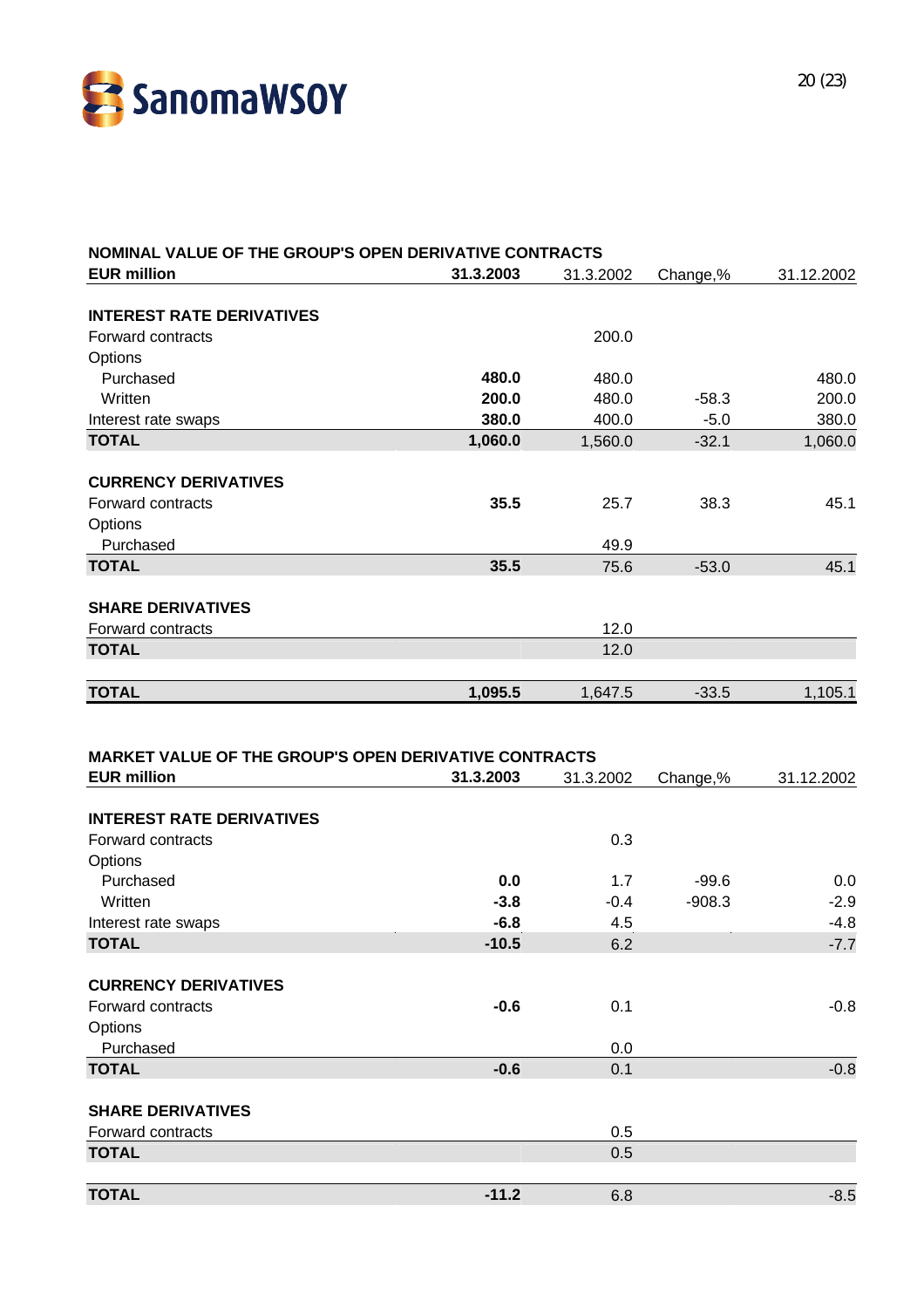

#### **GROUP INCOME STATEMENT BY QUARTER**

| 2002<br>2,357.8 |
|-----------------|
|                 |
|                 |
|                 |
|                 |
|                 |
| 1.0             |
| 0.0             |
| 69.8            |
|                 |
| 13.1            |
| 1,026.0         |
| 585.0           |
|                 |
| 212.0           |
| 484.3           |
| 134.4           |
|                 |
| 70.8            |
| 98.5            |
|                 |
| 106.7           |
|                 |
| 6.1             |
|                 |
| 112.7           |
| $-64.2$         |
| $-11.4$         |
| 37.2            |
|                 |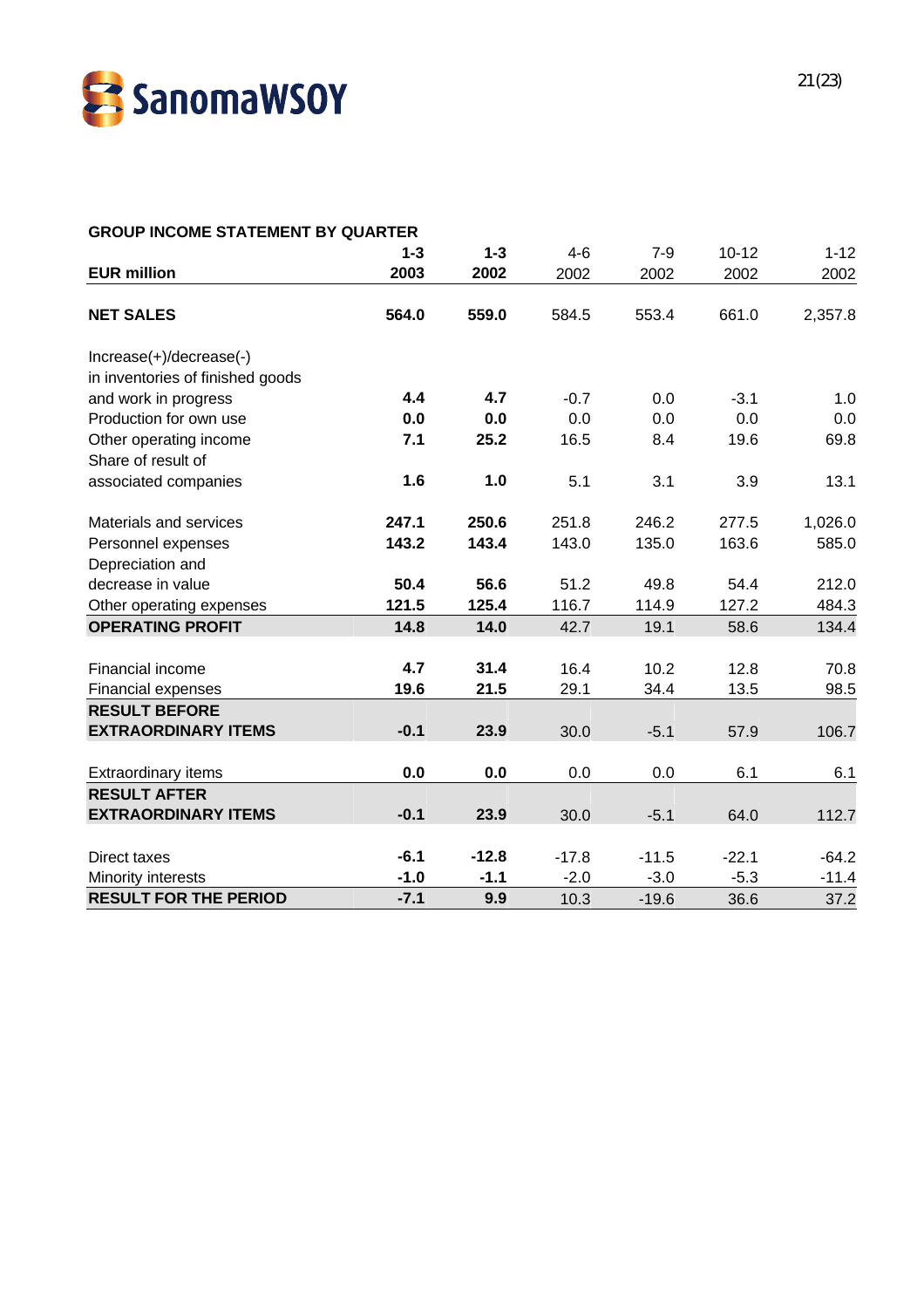

#### **NET SALES BY BUSINESS AREA**

|                          | $1 - 3$ | $1 - 3$ | $4-6$   | $7-9$   | $10 - 12$ | $1 - 12$ |
|--------------------------|---------|---------|---------|---------|-----------|----------|
| <b>EUR million</b>       | 2003    | 2002    | 2002    | 2002    | 2002      | 2002     |
| <b>SANOMA MAGAZINES</b>  |         |         |         |         |           |          |
| Sanoma Uitgevers         | 110.3   | 110.7   | 124.2   | 112.3   | 143.8     | 491.1    |
| Sanoma Magazines         |         |         |         |         |           |          |
| Finland                  | 41.1    | 40.3    | 41.5    | 36.7    | 46.4      | 164.8    |
| Sanoma Magazines         |         |         |         |         |           |          |
| Belgium                  | 36.5    | 36.0    | 39.7    | 35.4    | 41.0      | 152.2    |
| Sanoma Magazines         |         |         |         |         |           |          |
| International            | 22.4    | 25.0    | 23.9    | 20.2    | 26.9      | 95.9     |
| Aldipress                | 48.6    | 50.1    | 53.9    | 55.3    | 55.7      | 215.0    |
| Intracompany             |         |         |         |         |           |          |
| transactions             | $-26.6$ | $-25.9$ | $-27.2$ | $-28.6$ | $-29.2$   | $-110.9$ |
| <b>TOTAL</b>             | 232.3   | 236.2   | 256.0   | 231.3   | 284.6     | 1,008.1  |
|                          |         |         |         |         |           |          |
| <b>SANOMA</b>            |         |         |         |         |           |          |
| <b>Helsingin Sanomat</b> | 66.1    | 65.7    | 66.3    | 58.0    | 64.4      | 254.4    |
| <b>IS Business Unit</b>  | 23.1    | 22.1    | 22.8    | 23.4    | 23.8      | 92.1     |
| Kymen Lehtimedia         | 12.7    | 12.3    | 13.4    | 12.4    | 13.5      | 51.7     |
| <b>Others</b>            | 50.2    | 51.1    | 51.7    | 48.0    | 50.0      | 200.7    |
| Intracompany             |         |         |         |         |           |          |
| transactions             | $-40.7$ | $-40.9$ | $-41.1$ | $-39.0$ | $-39.8$   | $-160.8$ |
| <b>TOTAL</b>             | 111.5   | 110.3   | 113.2   | 102.8   | 111.9     | 438.1    |
|                          |         |         |         |         |           |          |
| <b>WSOY</b>              |         |         |         |         |           |          |
| Publishing               | 31.3    | 30.3    | 42.5    | 30.7    | 40.0      | 143.5    |
| Printing                 | 15.1    | 15.9    | 15.6    | 15.3    | 15.9      | 62.7     |
| Calendar operations      | 1.6     | 1.7     | 3.3     | 12.2    | 17.4      | 34.5     |
| <b>Others</b>            | 1.0     | 0.9     | 0.9     | 1.0     | 1.0       | 3.7      |
| Intracompany             |         |         |         |         |           |          |
| transactions             | $-6.6$  | $-6.6$  | $-6.4$  | $-6.9$  | $-8.7$    | $-28.6$  |
| <b>TOTAL</b>             | 42.4    | 42.2    | 55.8    | 52.2    | 65.6      | 215.9    |
|                          |         |         |         |         |           |          |
| <b>SWELCOM</b>           |         |         |         |         |           |          |
| Nelonen                  | 13.6    | 12.7    | 12.5    | 10.1    | 14.0      | 49.3     |
| <b>HTV</b>               | 9.2     | 6.5     | 6.7     | 7.0     | 7.9       | 28.1     |
| Others                   | 2.7     | 3.3     | 2.3     | 2.6     | 3.1       | 11.3     |
| Intracompany             |         |         |         |         |           |          |
| transactions             | $-0.6$  | $-1.0$  | $-0.4$  | $-0.5$  | $-0.6$    | $-2.5$   |
| <b>TOTAL</b>             | 24.9    | 21.5    | 21.1    | 19.2    | 24.4      | 86.1     |